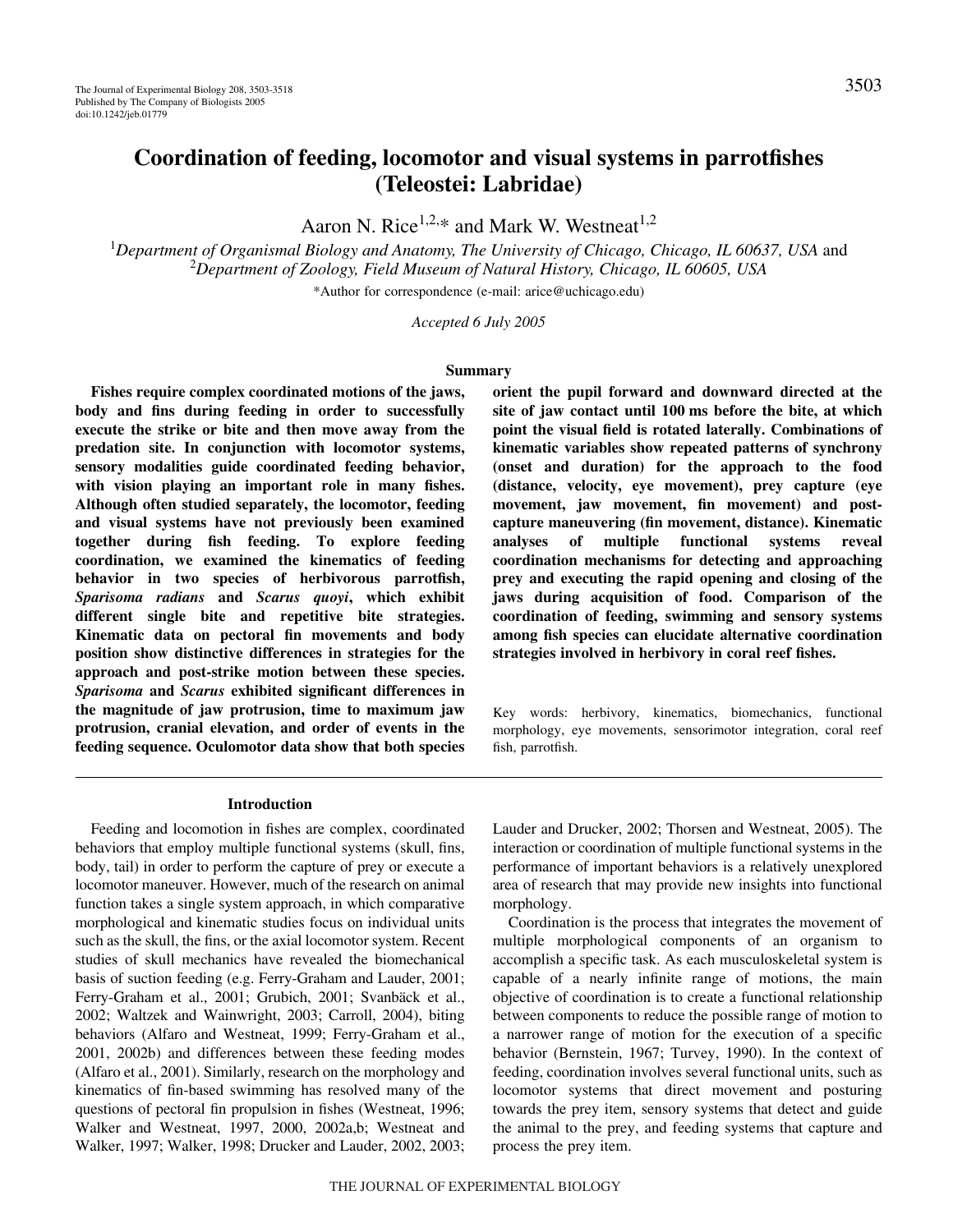Despite the clear relationship between feeding and swimming, only a few studies have specifically integrated functional systems in kinematic analyses in fishes. In the first detailed analysis of locomotor patterns and jaw movements in fishes, Rand and Lauder (1981) demonstrated that two patterns of jaw movement coordinated with two different types of body movement in pike. Webb (1984a) found that during feeding events in several species of freshwater predatory fishes, approach speed and maneuverability are dependent on morphology of the locomotor apparatus (paired fins *vs* body/caudal fin movement), while body angle of approach is not. Borla et al. (2002) demonstrated that fine-scale maneuverability in larval zebrafish is not dependent upon appendicular fins alone, but on a combination of body and caudal fin bending movements, termed fine axial control, to produce a unique swimming style during prey capture that differs from their normal swimming behavior. Other studies involving electromyography have looked at motor patterns underlying movement in combinations of functional systems, such as the firing of jaw and axial muscles during feeding and escape responses (Schriefer and Hale, 2004), or eye movements during continuous swimming (Harris, 1965).

The present study focuses on coordination between feeding systems and the mechanics of pectoral fin locomotion. Labrid fishes (including wrasses, parrotfishes and odacids; Westneat and Alfaro, 2005; Westneat et al., 2005) use their pectoral fins as their main propulsors (Webb, 1984b; Westneat, 1996) to produce a range of lift- or drag-based propulsion modes (Westneat, 1996; Westneat and Walker, 1997; Walker and Westneat, 2000, 2002b) that likely play an important role in feeding behavior. Accompanying the variety in swimming modes, parrotfishes exhibit browsing, scraping or excavating feeding strategies to consume algae or detritus (Ochavillo et al., 1992; Bruggemann et al., 1994; Streelman et al., 2002; Choat et al., 2004). The feeding modes of excavating and scraping correspond to specific patterns of cranial myology (e.g. Board, 1956; Bellwood and Choat, 1990; Bullock and Monod, 1997; Streelman et al., 2002) and motor patterns (Alfaro and Westneat, 1999). The diversity of swimming and feeding mechanisms among parrotfishes suggests that species with different feeding mechanics may employ different coordination strategies to optimize body movement and positioning for prey capture.

Sensory systems also play a role in the coordination of feeding. During feeding, fish eye movements follow predictable patterns, and tracking such movements can serve as a proxy for visual input during a behavior (Easter and Nicola, 1996, 1997; Rodriguez et al., 2001). While swimming, eyes of fishes exhibit compensatory movements to stabilize the visual field while the body moves (Trevarthen, 1968; Collin and Shand, 2003), and there is a close relationship between the periodicity of ocular and locomotor muscle activity (Harris, 1965; Trevarthen, 1968). In many fishes, vision serves as the primary source of sensory input used to guide prey capture and eye movement is quite dramatic before and during the feeding strike, indicating that visual input is important for prey acquisition (Pettigrew et al., 2000; Anisdon et al., 2001).

Labrid fishes are assumed to also rely heavily on vision while feeding, though studies of vision in wrasses have focused primarily on either morphology or visual pigment sensitivity (Munz, 1958; Baylor, 1967; Barry and Hawryshyn, 1999; Siebeck and Marshall, 2000; Lara, 2001), and not on oculomotor behavior (Tauber and Weitzman, 1969).

The goal of the present study is to provide a quantitative kinematic analysis of three systems: skull kinesis, locomotion and vision, during feeding behavior in parrotfishes. We ask two primary questions: (1) Are there repeated, stereotypic patterns of coordination between feeding, locomotor and oculomotor systems during a feeding event? Quantitative kinematic data on all three systems allow us to examine levels of variability *vs* stereotypy in multiple functional systems. (2) How do these coordination patterns differ between species with different feeding ecologies? To address these questions, we present data on feeding coordination in two species of parrotfishes with different scraping and browsing trophic strategies.

# **Materials and methods**

Two species of parrotfishes, *Scarus quoyi* Valenciennes  $(N=4, standard length 10.31\pm0.30 cm mean \pm s.E.M.)$  and *Sparisoma radians* (Valenciennes) (*N*=3, standard length  $14.44\pm1.50$  cm) were trained to feed on benthic food sources in aquaria. *Scarus quoyi* were purchased from a local tropical fish wholesaler, and *Sparisoma* were collected in otter trawls from Dog Island Reef, FL, USA, and shipped back to Chicago. Members of the Atlantic genus *Sparisoma* consume sea grasses (Lobel and Ogden, 1981; Bernardi et al., 2000), while members of the pantropical genus *Scarus* scrape algae, detritus and bacterial mat from coral heads (Bellwood and Choat, 1990; Ochavillo et al., 1992). During a feeding bout, *Scarus* makes more bites with a higher bite rate than *Sparisoma* (Bruggemann et al., 1994).

The manner in which prey is presented in analyses of feeding can strongly influence the behavior and resulting kinematics (Ferry-Graham et al., 2001). *Scarus* were fed commercially prepared frozen algae (Emerald Entrée, Sally's Bay Brand, Newark, CA, USA) spread on a round piece of a faviid coral skeleton, and *Sparisoma* were fed small pieces of lettuce anchored to the bottom of the tank, extending to the same height as the coral head treatment. We experimented with standardized prey types, but neither species would consistently and naturally feed on the preferred food presentation of the other species. *Sparisoma* would not eat the algal smear, and *Scarus* would only occasionally and passively nip at the small piece of lettuce. The feeding preference of these species thus required that we offer them slightly different versions of immobile vegetable matter, while accounting for as many aspects of the prey presentation as possible, including height, distance and angle of prey. Trained feeding behaviors of both species did not seem to differ from natural feeding behaviors observed in the wild (when observed on SCUBA).

Feeding behaviors were filmed using a digital high-speed video camera (MotionScope, Redlake Imaging, San Diego,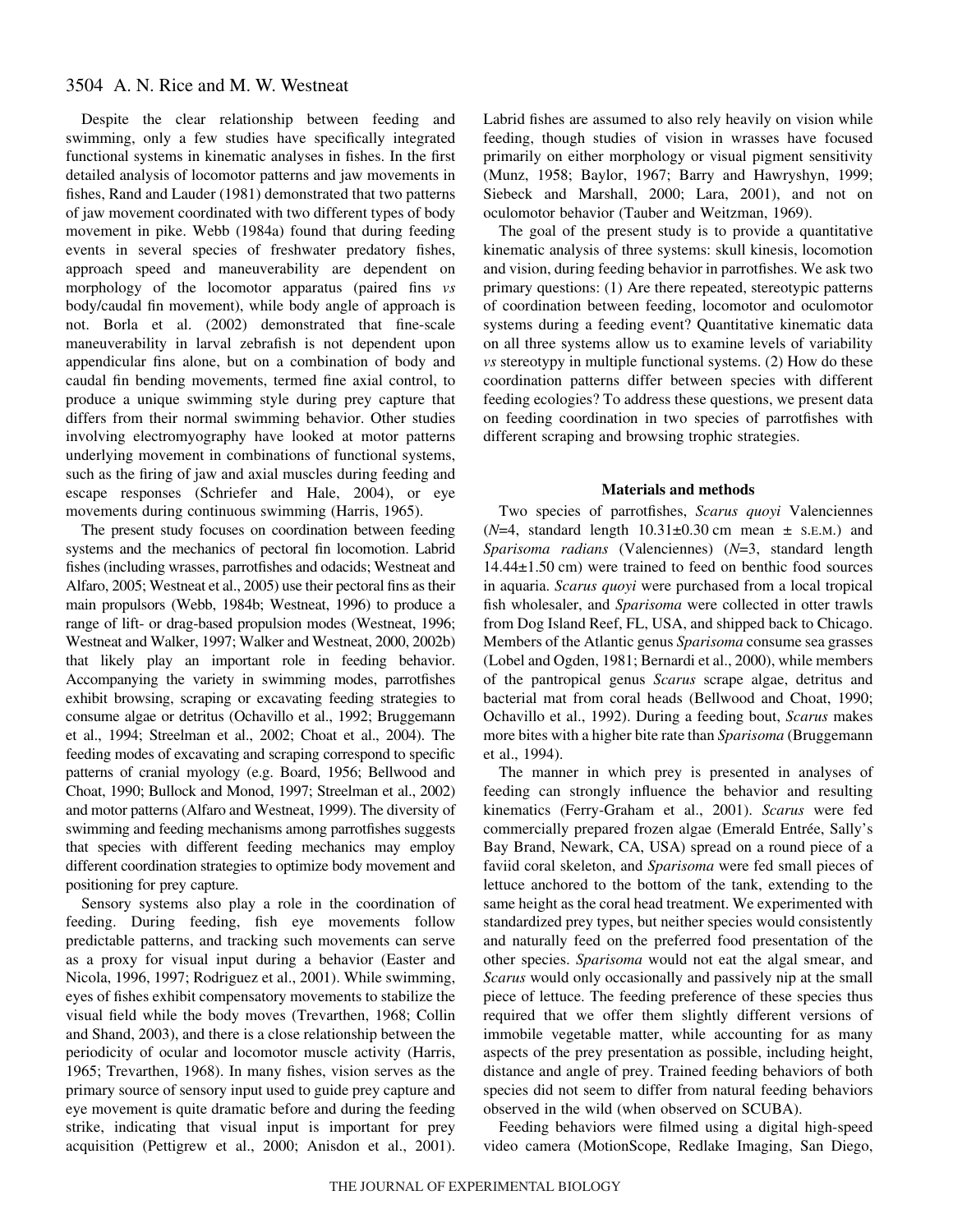

Fig. 1. (A,C) Morphological landmarks used. (1) Tip of premaxilla, (2) tip of dentary, (3) quadrate–articular joint, (4) anterior base of dorsal fin, (5) anterior base of pelvic fin, (6–9) orbit, (10–13) pupil, (14) leading edge base of pectoral fin, (15) trailing edge base of pectoral fin, (16) leading tip of pectoral fin, (17) middle edge of pectoral fin, (18) trailing tip of pectoral fin, (19) food item. (B,D) Kinematic variables calculated from morphological landmarks: distance to prey (a), body angle of approach (b), gape (c) and gape angle (d), jaw protrusion (e), cranial elevation (f), fin abduction (g), fin protraction (h). Solid lines indicate distances, broken lines indicate angles. (C) Morphological landmarks plotted to estimate the center of the orbit and pupil; (D) pupil vector (distance and angle) measured using the estimated centers.

CA, USA) at 250 frames  $s^{-1}$ . Only sequences with a lateral view where the fish could be clearly seen were analyzed (4 events recorded for each *Scarus*, 2–3 events for each *Sparisoma*). A scale-bar was placed over the food item before the feeding trial to accurately calibrate length in the digitized footage. Digital video footage was exported as an image sequence (Apple Quicktime), and imported into TPSdig (Rohlf, 2003). On each frame of the video sequence, 19 morphological landmarks were plotted on each image in order to quantify the movements of the jaws, fins, eyes and body of fishes during feeding (Fig. 1A). Landmarks were  $(1)$  tip of premaxilla, (2) tip of dentary, (3) quadrate-articular joint, (4) anterior base of dorsal fin, (5) anterior base of pelvic fin, (6–9) limits of the orbit, (10–13) limits of the pupil, (14) leading edge base of pectoral fin, (15) trailing edge base of pectoral fin, (16) leading edge tip of pectoral fin, (17) trailing edge of median fin ray of the pectoral fin, (18) trailing tip of pectoral fin, (19) food item (point closest to the animal).

Based on the movement of these landmarks, kinematic variables were calculated (Fig. 1B) using a series of algorithms in a custom-written kinematics program (CodeWarrior Pascal, Metrowerks Corporation, Austin, TX, USA) on an Apple Macintosh G5. Variables included distance to prey (linear distance between points 1, 19), body angle of approach (angle created by the line 3, 14, relative to horizontal), gape (distance between points 1 and 2), gape angle (angle 1, 3, 2), jaw protrusion (distance between points 1, 8), cranial elevation (angle 8, 4, 5), pupil distance from the center of the eye (distance between the calculated centers of points 6–9 and 10–13), and pupil angle (angle between the calculated centers of points 6–9 and 10–13, relative to the fish's horizontal axis).

Velocity and acceleration were calculated as first and second derivatives of time and distance using the QuickSAND program (Walker, 1997, 1998), and smoothed using the predicted mean square error quintic spline (Walker, 1998). The time that the fishes first reached the food item was defined as the time of the shortest distance to the food item, designated as  $t_0$  and indicated as a broken line on kinematic plots. Protraction and abduction of pectoral fin movement were calculated from the maximum length of the leading edge of the pectoral fin. Once the maximum length of the fin was determined, we calculated the projected length (based on the apparent length of the fin ray) into the *z*-plane as well as the angle relative to the body using the law of cosines. Stroke plane angle of the pectoral fins was calculated using the *x*,*y* coordinates of the pectoral fin tip at the beginning and end of a downstroke. The angle of this line (relative to horizontal) was then subtracted from the body angle to make the stroke plane angle relative to the fishes' body position. For comparison, all sequences were aligned based on  $t_0$ . Variables are plotted as mean  $\pm$  S.E.M.

Coordination of feeding, locomotion and vision was assessed in three ways. First, we tested for differences between species in single timing variables. Magnitude, time to maxima,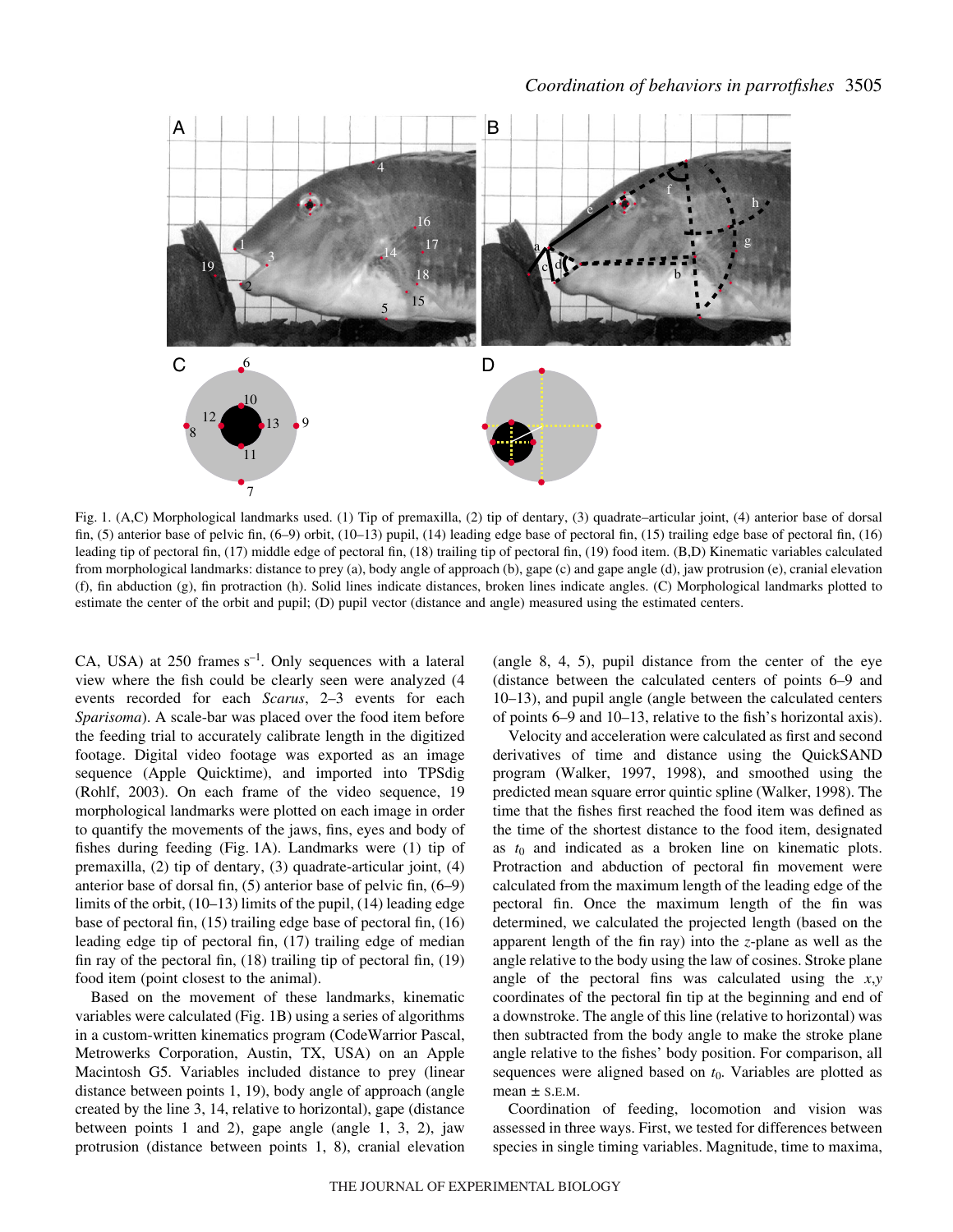

Fig. 2. Representative feeding sequences of (A) *Sparisoma radians* and (B) *Scarus quoyi*. Timings of events (in ms) are indicated.

and event duration of the kinematic parameters were analyzed using a nested ANOVA to test for potential differences between individuals and species, using the JMP version 5.0.1.2 statistical package (SAS Institute, Cary, NC, USA). Gape and velocity parameters were scaled by standard length in statistical analyses to account for the slightly larger size of the *Sparisoma* individuals. Second, the overall pattern of coordination was assessed by comparing the kinematic variables from the three functional systems relative to the time during the feeding strike. Third, we examined the stereotypy of kinematic variables to assess the degree to which feeding coordination was repeated in a similar way from one feeding (or individual) to the next. Stereotypy of feeding strikes was assessed by calculating the coefficient of variation (CV) for each individual animal (Schleidt, 1974; Barlow, 1977), and then pooled for each species to better account for individual variability (Barlow, 1977). We predicted that most cranial kinematics and eye motion would be stereotypic, with CV less than 1.0, whereas features of fin motion and locomotor and cranial timing would have higher variability.

# **Results**

### *Kinematics of feeding coordination*

Both species of parrotfishes exhibited repeated and largely stereotypic patterns of movement and coordination during feeding strikes (Fig. 2). The two species exhibited significant differences in the magnitude of jaw protrusion, time to maximum jaw protrusion, cranial elevation, magnitude of pectoral fin protraction during breaking, as well as the overall order of events during the feeding sequence (Table 1). There were no significant differences among individuals within species for feeding parameters, so individual effects were not explored further. Approach velocities ranged from 6 to about  $16 \text{ cm s}^{-1}$  in the two parrotfishes (Fig. 3A,B), and length-specific approach velocities were not significantly different between species. However, *Scarus* exhibited an increase in velocity post prey capture, as the fish moved away from the food item (Fig. 3B), while *Sparisoma* usually came to a stop and did not move away from the food after prey capture. There were no significant differences in the magnitude of maximum acceleration (Fig. 3C), although the two species slow down at different times during the approach. Both species maintained negative body angles of approach (head pointing down) towards the food item (Fig.·3D), though *Sparisoma* increased and then decreased this body angle, while *Scarus* only decreased the approach angle when close to prey contact.

Gape distance and gape angle were similar between the two species (Fig. 4A,B). Both magnitude and timing of jaw protrusion were significantly higher in *Scarus* (Fig. 4C); *Scarus* also exhibited a second period of jaw protrusion associated with food handling following capture. Strike duration did not differ significantly between the two species (*Sparisoma*, 0.208±0.012·s; *Scarus*, 0.204±0.016·s). *Sparisoma* typically conducted one bite on the food item and then paused for processing, while *Scarus* exhibited up to five successive bites per feeding bout before pausing for processing. During the strike, cranial elevation was not always present, but when it occurred it was significantly greater in *Scarus than Sparisoma* (Fig. 4D).

Approach to the prey was a combination of gliding, using previous momentum from unrecorded fin strokes, as well as several pectoral fin beats within the field of view, with *Sparisoma* performing more fin beats over the approach time period than *Scarus*. For both pectoral fin abduction and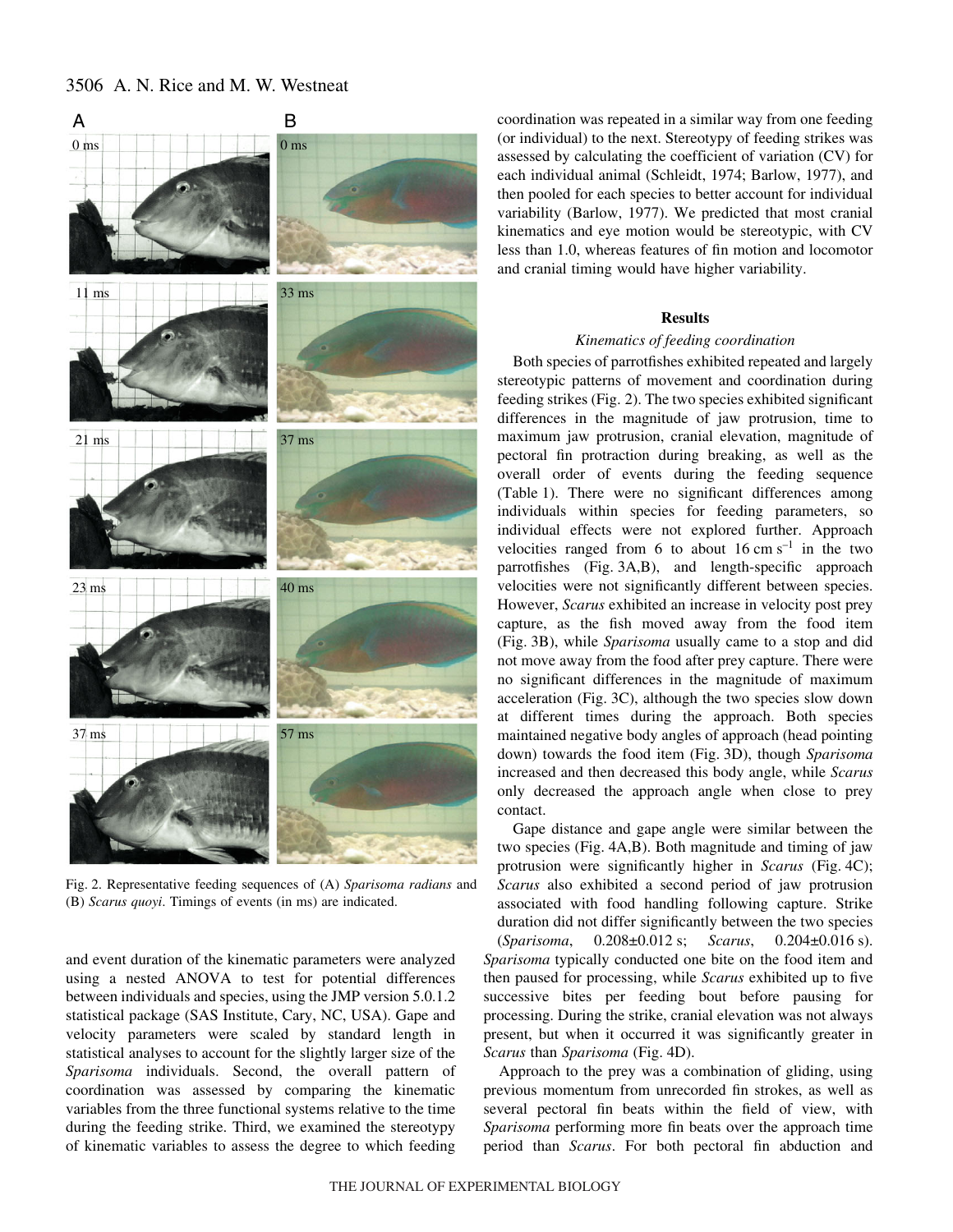| Variable                            | Sparisoma            |                   | Scarus                |                 |           |                  |
|-------------------------------------|----------------------|-------------------|-----------------------|-----------------|-----------|------------------|
|                                     | Mean                 | <b>CV</b>         | Mean                  | CV              | $F$ ratio | $\boldsymbol{P}$ |
| Body movements                      |                      |                   |                       |                 |           |                  |
| Maximum velocity $(BL s^{-1})$      | $1.117 \pm 0.151$    | $0.30 \pm 0.19$   | $0.949 \pm 0.116$     | $0.37 \pm 0.13$ | 0.5166    | $_{\rm NS}$      |
| Time to maximum velocity (s)        | $-0.0533 \pm 0.0151$ | $0.73 \pm 0.47$   | $-0.184 \pm 0.0412$   | $0.81 \pm 0.33$ | 2.4304    | <b>NS</b>        |
| Time to max. acceleration (s)       | $-0.0213 \pm 0.0158$ | $4.97 + 4.78$     | $0.00133\pm0.00421$   | $1.55 \pm 0.74$ | 1.2149    | <b>NS</b>        |
| Maximum acceleration (cm $s^{-2}$ ) | 346.19±41.69         | $0.10 \pm 0.05$   | 413.743±78.341        | $0.36 \pm 0.14$ | 0.3182    | <b>NS</b>        |
| Change in body angle (deg.)         | $14.94 \pm 2.55$     | $0.36 \pm 0.06$   | $10.50 \pm 1.77$      | $0.39 \pm 0.21$ | 8.5438    | $**$             |
| Gape                                |                      |                   |                       |                 |           |                  |
| Gape (cm)                           | $1.2406 \pm 0.1098$  | $0.19 \pm 0.14$   | $0.8677 \pm 0.0433$   | $0.14 \pm 0.05$ | 4.6587    | $\ast$           |
| Adjusted gape (cm $BL^{-1}$ )       | $0.0878 \pm 0.0252$  | $0.19 \pm 0.14$   | $0.0830\pm0.0038$     | $0.14 \pm 0.05$ | 1.4092    | $_{\rm NS}$      |
| Gape duration (s)                   | $0.208 \pm 0.012$    | $0.17 \pm 0.06$   | $0.204 \pm 0.016$     | $0.27 \pm 0.07$ | 1.7107    | <b>NS</b>        |
| Time to max. gape (s)               | $-0.0807 \pm 0.1371$ | $0.19 \pm 0.14$   | $-0.0425 \pm 0.0093$  | $0.14 \pm 0.05$ | 2.5421    | <b>NS</b>        |
| Gape angle (deg.)                   | 86.863±5.781         | $0.10 \pm 0.04$   | 100.752±4.323         | $0.13 \pm 0.04$ | 2.4948    | <b>NS</b>        |
| Jaw protrusion                      |                      |                   |                       |                 |           |                  |
| Jaw protrusion (cm)                 | $0.0191 \pm 0.0063$  | $1.47 \pm 0.08$   | $0.0374\pm0.0039$     | $0.61 \pm 0.20$ | 5.5941    | $\ast$           |
| Jaw protrusion duration (s)         | $0.176 \pm 0.0393$   | $0.27 \pm 0.24$   | $0.1471 \pm 0.0112$   | $0.41 \pm 0.13$ | 4.5914    | $\ast$           |
| Time to max. jaw protrusion (s)     | $-0.1376 \pm 0.0286$ | $0.11 \pm 0.12$   | $-0.0480 \pm 0.01776$ | $0.26 \pm 0.08$ | 1.1171    | <b>NS</b>        |
| Cranial elevation                   |                      |                   |                       |                 |           |                  |
| Cranial elevation (deg.)            | $0.7332 \pm 0.1211$  | $0.96 \pm 0.19$   | $1.160 \pm 0.082$     | $0.68 \pm 0.17$ | 8.5101    | $\ast\ast$       |
| Cranial elevation duration (s)      | $0.232 \pm 0.0237$   | $0.14 \pm 0.08$   | $0.1592 \pm 0.0250$   | $0.23 \pm 0.07$ | 1.0100    | <b>NS</b>        |
| Time to max. cranial elevation (s)  | $-0.0667 \pm 0.0471$ | $0.13 \pm 0.08$   | $-0.1748 \pm 0.0320$  | $0.36 \pm 0.11$ | 1.7856    | <b>NS</b>        |
| Eye movement                        |                      |                   |                       |                 |           |                  |
| Maximum eye movement (cm)           | $0.0913 \pm 0.0101$  | $0.29 \pm 0.17$   | $0.1137 \pm 0.0147$   | $0.39 \pm 0.17$ | 1.9595    | <b>NS</b>        |
| Eye movement duration (s)           | $0.1973 \pm 0.0257$  | $0.31 \pm 0.16$   | $0.1502 \pm 0.0173$   | $0.32 \pm 0.11$ | 1.2530    | <b>NS</b>        |
| Time to maximum eye movement (s)    | $-0.1733 \pm 0.0291$ | $0.21 \pm 0.15$   | $-0.1785 \pm 0.0394$  | $0.44 \pm 0.11$ | 1.1358    | <b>NS</b>        |
| Pectoral fin movement               |                      |                   |                       |                 |           |                  |
| Cruising                            |                      |                   |                       |                 |           |                  |
| Protraction magnitude (deg.)        | 37.384±7.5413        | $0.45 \pm 0.03$   | $48.0137 \pm 16.1412$ | $0.40 \pm 0.09$ | 0.7851    | <b>NS</b>        |
| Protraction duration (s)            | $0.1296 \pm 0.021$   | $0.42 \pm 0.22$   | $0.164 \pm 0.0609$    | $0.62 \pm 0.25$ | 0.2778    | <b>NS</b>        |
| Abduction magnitude (deg.)          | 55.187±7.6716        | $0.32 \pm 0.1268$ | 49.1985±4.6961        | $0.26 \pm 0.06$ | 0.0781    | <b>NS</b>        |
| Abduction duration (s)              | $0.1808 \pm 0.0484$  | $0.43 \pm 0.3804$ | $0.2453 \pm 0.0398$   | $0.09 \pm 0.10$ | 0.6748    | <b>NS</b>        |
| <b>Braking</b>                      |                      |                   |                       |                 |           |                  |
| Protraction magnitude (deg.)        | 48.2706±12.1341      | $0.31 \pm 0.07$   | 85.1625±8.3506        | $0.37 \pm 0.13$ | 10.595    | $\ast$           |
| Protraction onset (s)               | $-0.028 \pm 0.0205$  | $1.57 \pm 0.96$   | $-0.0386 \pm 0.0104$  | $0.85 \pm 0.27$ | 0.0539    | <b>NS</b>        |
| Protraction duration (s)            | $0.0933 \pm 0.0209$  | $0.54 \pm 0.30$   | $0.1126 \pm 0.0098$   | $0.31 \pm 0.14$ | 0.0462    | <b>NS</b>        |
| Abduction magnitude (deg.)          | 41.8746±9.5154       | $0.55 \pm 0.28$   | 46.0302±4.923         | $0.18 \pm 0.09$ | 0.3334    | <b>NS</b>        |
| Abduction onset (s)                 | $-0.0608 \pm 0.025$  | $0.66 \pm 0.62$   | $0.0032 \pm 0.013$    | $3.88 \pm 2.28$ | 2.7195    | <b>NS</b>        |
| Abduction duration (s)              | $0.1104 \pm 0.0245$  | $0.35 \pm 0.42$   | $0.0664 \pm 0.0079$   | $0.22 \pm 0.06$ | 1.1101    | <b>NS</b>        |

Table·1. *Results of statistical comparisons between* Sparisoma radians *and* Scarus quoyi *for kinematic variables during feeding, tested with a two-way analysis of variance* 

*BL*, body length.

Spatial and temporal kinematic values are means  $\pm$  s.e.m., and the variability of these parameters is represented by the mean coefficient of variation ( $CV \pm s.E.M.$ ) taken from individuals and pooled for each species.

NS, *P*>0.05; \**P*<0.05; \*\**P*<0.01. There were no significant intraspecies differences.

protraction, these species exhibited similar ranges of cruising fin movements (*Sparisoma*: abduction, 55.187±7.6716°; protraction, 37.384±7.5413°; *Scarus*: abduction, 49.1985±4.6961°; protraction, 48.0137±16.1412°). *Sparisoma* cruising fin beat cycles took 0.1808±0.0484 s, *Scarus* cruising fin beat cycles took  $0.2453\pm0.0398$  s (Table 1).

Both species brake strongly just before biting. A sweeping fin stroke, down and forward, served as a braking maneuver that produced a large decrease in velocity. Braking kinematics of two representative feeding events (Fig. 5A) show that the pectoral braking stroke begins before  $t_0$  (prey contact) and extends through the feeding event. Mean braking stroke plots (Fig. 5B) illustrate that *Scarus* pectoral fins exhibit a significantly larger magnitude of fin protraction during braking (85.1625±8.35°, reaching up to 165°) than *Sparisoma* (48.287±12.1341°) when the fish bites the food item. The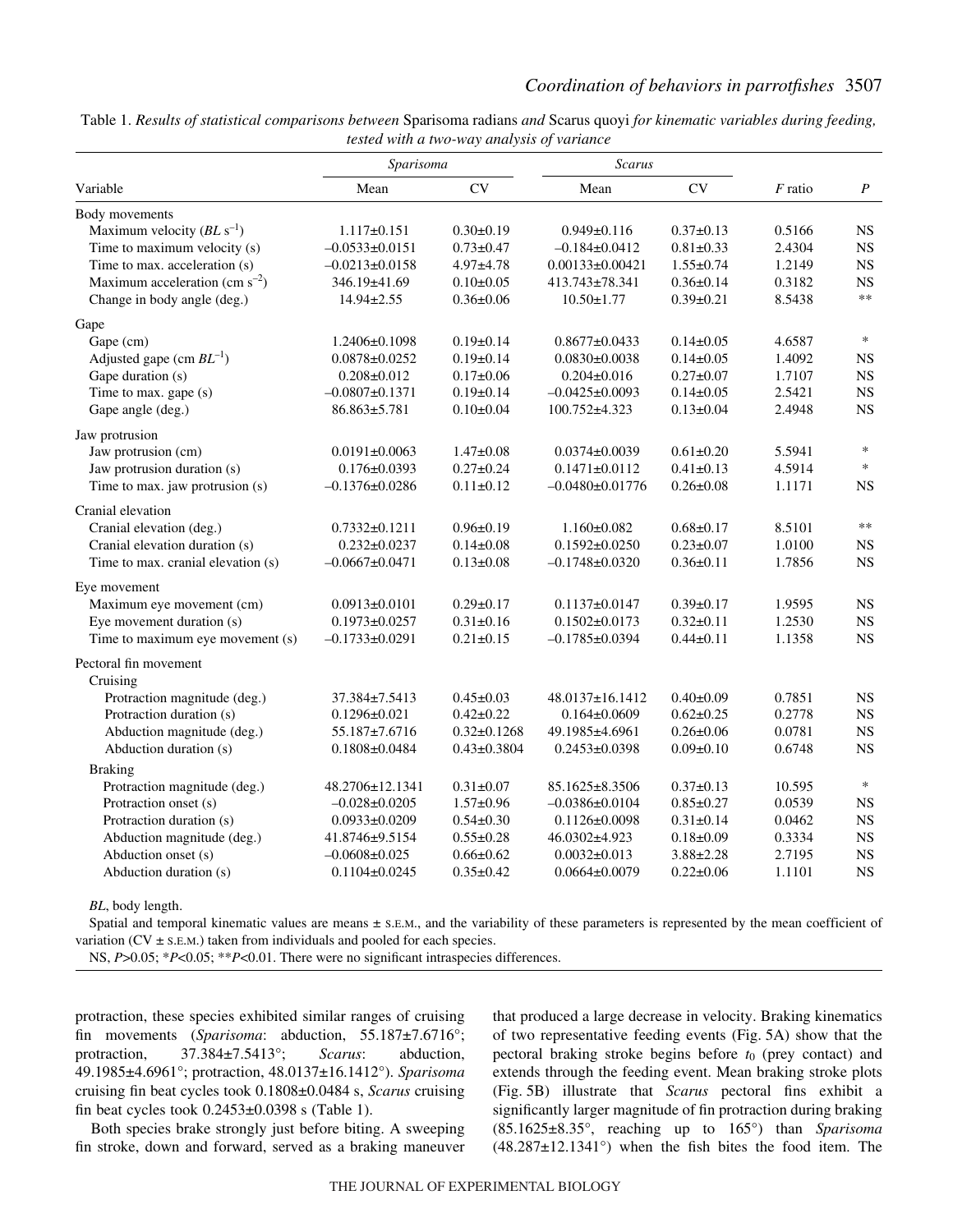

Fig. 3. Kinematic plots of body movement during the feeding strike in *Sparisoma radians* and *Scarus quoyi*. (A) Distance to prey target (cm), (B) velocity (*BL*·s–1), (C) acceleration (cm·s–2) and (D) body angle of approach (degrees) *vs* time for *Sparisoma radians* (blue squares) and *Scarus quoyi* (green circles). Contact with food item occurs at  $t_0$ , indicated by broken vertical lines.

stroke plane angle differed between cruising and braking pectoral fin strokes (Fig. 5C), with *Sparisoma* sweeping the fins through stroke plane angles for cruising and braking of 70.3±7.7° and 30.7±6.8°, respectively; *Scarus* cruising was also significantly higher during cruising  $(67.9 \pm 5.5^{\circ})$  than braking (34.4±4.4°).

Eye movements of the two species followed similar patterns. Upon approach to the prey, the eye was shifted towards the prey item (*Sparisoma*: 0.0913±0.0101 cm at 173.3±29.1 ms to prey capture; *Scarus*: 0.1137±0.0147 cm at 178.5±39.4 ms to prey capture), then at approximately 100 ms before food capture the pupil shifted back to a centered position (Fig. 6A).

There were no significant differences in either the magnitude or the timing of pupil movement between *Sparisoma* and *Scarus*. Pupil movement in both species was forward and slightly downward during the approach in the direction of the prey item. *Sparisoma* pupils were focused between 0 and –5° (looking slightly downward), while *Scarus* pupils were focused farther ventrally between  $-5$  and  $-15^{\circ}$  during the approach to the food item (Fig. 6B). At –0.05 s, *Scarus* pupils returned to a mostly centered position for the bite. When pupil distance is plotted against distance to the food item (Fig.·6C), *Sparisoma's* eyes shifted to center (2 cm to food contact) before those of *Scarus* (1 cm to food contact).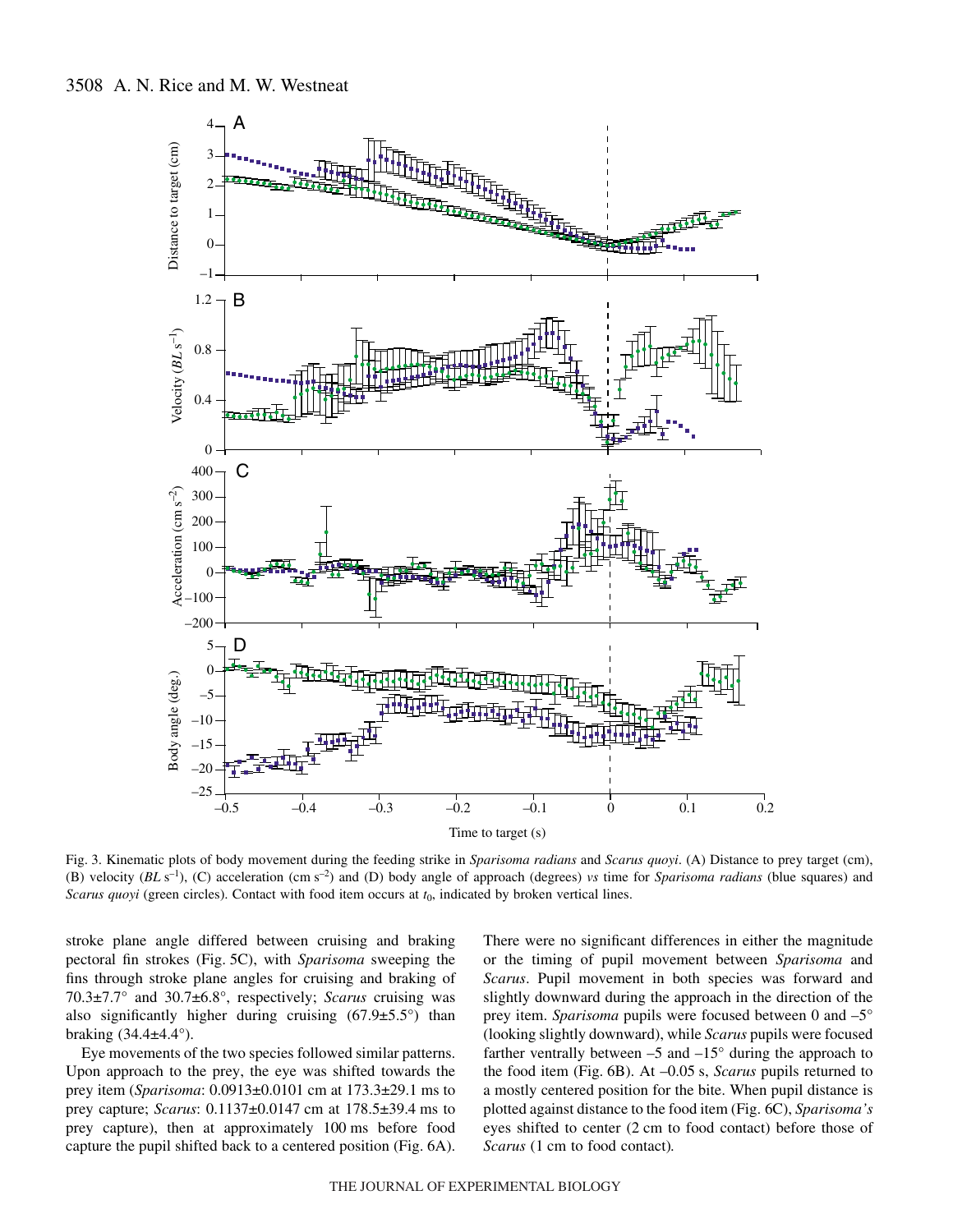

Fig. 4. Kinematic plots of jaw and head movements during the feeding strike in *Sparisoma radians* and *Scarus quoyi*. (A) Gape (cm), (B) gape angle (degrees), (C) jaw protrusion (cm), and (D) cranial elevation (degrees) *vs* time for *Sparisoma radians* (blue squares) and *Scarus quoyi* (green circles). Contact with food item occurs at  $t<sub>0</sub>$ , indicated by broken vertical lines.

#### *Stereotypy and coordination profiles of feeding*

The two species of parrotfishes exhibited similar levels of spatial and temporal variability of the kinematic components of the feeding strike (Fig. 7, Table 1). Most of the kinematic variables had a CV of less than one, but such features as time to maximum acceleration (Fig. 7A) and time to maximum cranial elevation (Fig. 7B) displayed a higher level of variation than other components of body movement, jaw, fin and eye movement (Fig. 7C,D). This overall low degree of variation in the features of the feeding strike suggests a similar degree of stereotypy for *Sparisoma* and *Scarus*, despite spatio-temporal differences in the patterns of coordination.

The timing of multiple events was consistently synchronized upon approach to the food item for both species. While there

are a large number of possible interactions between kinematic variables, we have chosen examples that illustrate the range of coordination exhibited in parrotfish feeding behavior. Both species used a broadside, braking pectoral fin downstroke just before prey contact that was correlated with a dramatic decrease in velocity (Figs 8A,D, 9A,D). During this deceleration event, the eyes of both species were shifting back to a center-orientation (Figs·8A,C and 9A,C). In *Sparisoma*, maximum attained velocity is synchronized with maximum gape (Fig. 8A,B), whereas *Scarus* does not exhibit the same degree of synchrony between these two parameters (Fig.·9A,B). For both *Scarus* and *Sparisoma* the maximum distance of the pupil from the center of the eye is synchronized with the onset of mouth opening, but the eyes are shifting to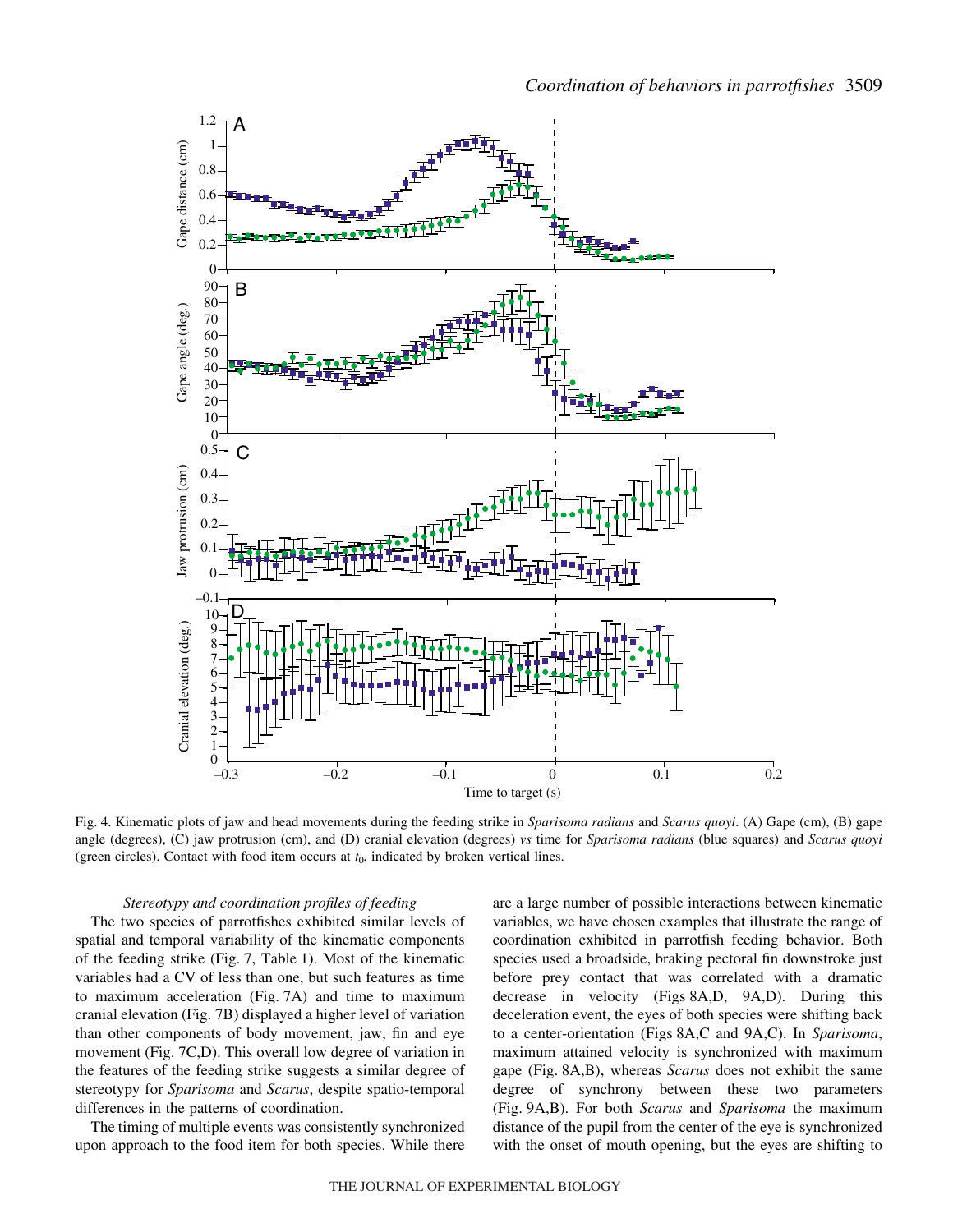center when the mouth fully opens (Figs·8B,C and 9B,C). In both species, maximum gape coincides with a large fin upstroke, and mouth closing is correlated with a fin downstroke  $(Figs 8 and 9)$ .

#### **Discussion**

*Scarus quoyi* and *Sparisoma radians* exhibit stereotypic intraspecific patterns of body, jaw, fin and eye movements during the approach, strike and recovery phases of the feeding sequence. *Sparisoma* and *Scarus* exhibited significant differences in the magnitude of jaw protrusion, time to maximum jaw protrusion, cranial elevation, and order of events in the feeding sequence. We conclude that the pectoral fins of parrotfishes act as sources of thrust during the approach, as braking and maneuvering thrusters during the strike, and then again as forward propulsors after the strike. After prey contact the pectoral fins are swept forward in a braking maneuver, and post-strike pectoral fin motion is highly variable. We conclude that vision is the central sensory modality that mediates coordination of the approach to the feeding event. At approximately 100 ms before prey capture, the jaws open, and the eye position shifts back to center as the fish decelerates.





Fig. 5. Angle of pectoral fin movement during the braking maneuver for protraction (degrees) *vs* time (s) for *S. radians* (blue squares) and *S. quoyi* (green circles). (A) Plots of pectoral fin protraction in two representative individuals of *Sparisoma* and *Scarus*. (B) Pectoral fin protraction angle (mean ± S.E.M.) for *Sparisoma* and *Scarus* during braking. (C) Difference in stroke plane angle (degrees) between cruising and braking maneuvers for *Sparisoma radians* and *Scarus quoyi*. Contact with food item occurs at  $t_0$ , indicated by broken vertical lines.

This indicates that the role of vision in feeding coordination ends before the strike, and vision may then play a role in other objectives such as predator detection. By examining these three motor systems in the context of feeding behavior, it is possible to quantify how they operate together in an organism, and how their coordination differs with diverse feeding strategies. Incorporating and analyzing multiple functional systems during the feeding behavior of fishes allows for quantification of the timing and magnitude of important functional events, as well as a better understanding of the interaction and synchronization of these components.

# *Coordination of skull, fins and eyes during fish feeding*

Feeding in parrotfishes involves rapid biting of the substrate or algal prey with coordinated movement of the body, skull, jaws and pectoral fins, mediated primarily by the use of vision. The common features of feeding coordination in parrotfishes are evident in the timing patterns of kinematic parameters (Fig. 10), which can be divided into three primary phases. First, during the approach phase, when the fish is still greater than 300 ms from prey contact, both parrotfish species began to adjust cranial and locomotor features. Approach angle and pectoral fin motion were modulated to some degree but showed

> repeated patterns, with low CV (Fig. 7). The eyes of both species were maximally shifted forward at approximately 175 ms before prey contact, coinciding with a slight decrease in body angle. During the strike phase, from about 300 ms pre-contact until the bite, *Scarus* began to increase cranial elevation (peaking at  $175\pm32$  ms), and at approximately 100 ms to prey contact, jaw protrusion increased (peaking at 37.3±3.9·ms). *Scarus* onset of jaw opening occurred after the onset of jaw protrusion (though maximum gape occurred before maximum jaw protrusion at  $42\pm0.01$  ms before prey contact). In contrast, *Sparisoma* delays cranial elevation until much later in the feeding cycle but initiates jaw opening earlier  $(Fig. 10)$ . Most notable is the difference in the timing between the onset of jaw opening and the achievement of maximum gape between the two species. Jaw opening initiates the *Sparisoma* feeding sequence, followed by cranial elevation, and lastly jaw protrusion, whereas the *Scarus* sequence begins with cranial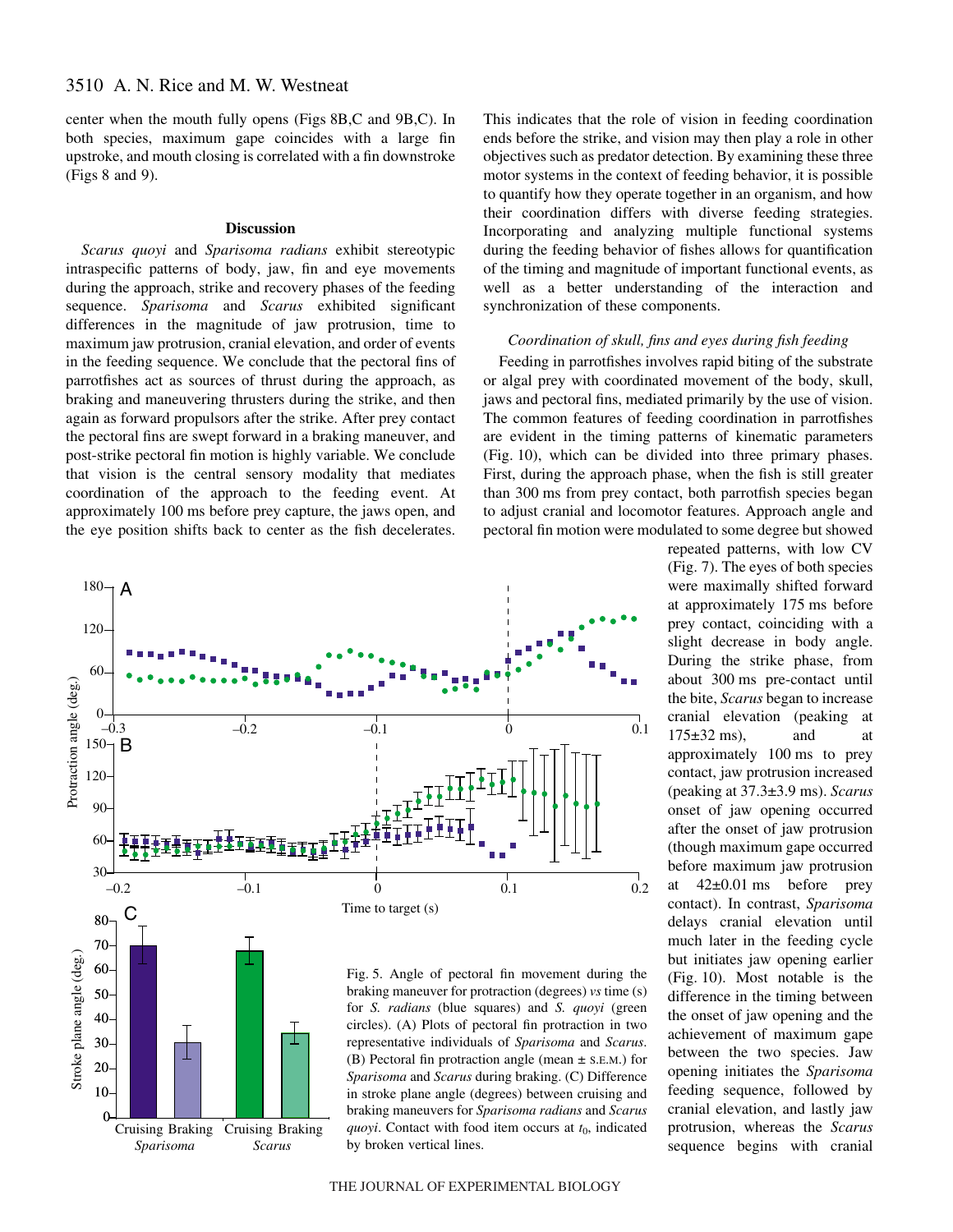*Coordination of behaviors in parrotfishes* 3511



Fig. 6. Kinematic plots of eye movements during feeding strike in *Sparisoma radians* and *Scarus quoyi*. (A) Pupil distance from the center of the eye (cm) *vs* time, (B) pupil angle (degrees) *vs* time, and (C) pupil distance from the center of the eye (cm) *vs* distance from prey item (cm) for *Sparisoma radians* (blue squares) and *Scarus quoyi* (green circles). Pupil distances were smoothed with a three-point running average. Broken lines indicate contact with prey item.

elevation, followed by jaw protrusion and lastly maximal jaw opening (Fig. 10). Cranial kinematics were significantly different between species for the strike phase, with gape timing, magnitude of jaw protrusion, time to maximum jaw protrusion, cranial elevation and order of events in the feeding sequence showing interspecific differences.

These differences in coordination of the herbivorous bite may be due to differences in food type. *Sparisoma radians* eats mainly seagrass blades and epiphytes (Lobel and Ogden, 1981), while *Scarus quoyi* consumes mainly benthic turf algae and associated detritus and bacterial mat (Ochavillo et al., 1992). Due to the physical differences in the morphology of these food items, the associated functional demands of prey capture (browsing *vs* scraping) are consequently different for these two species and are reflected in their feeding behaviors. The blades of seagrass may be somewhat motile in areas with current, and by initiating mouth opening first, *Sparisoma* has attained maximum gape with the mouth having created a larger area for grabbing the seagrass blade to compensate for potential minor movements of the grass. *Scarus* does not have this need as the benthic turf algae remains at a fixed point, and instead needs to exert more force during its bite to successfully scrape algae off of the coral head (Fig. 9D). Variability in cranial elevation in parrotfishes studied here was also noted in the EMG study of Alfaro and Westneat (1999) in which variable presence/absence of epaxial muscle activity was shown to be associated with variable cranial elevation in parrotfishes.

The two species also exhibited different patterns of pectoral fin movement during the feeding strike. During braking, *Scarus quoyi* pectoral fins primarily moved forward during braking (in protraction), whereas *Sparisoma radians* pectoral fins primarily moved downward (in abduction) for braking (Fig. 5, Table 1). The stroke plane angle in labriform swimmers may range from almost vertical to nearly horizontal, and this variable is a primary determinant of the mode of thrust production by the pectoral fin stroke (Walker and Westneat, 2000, 2002a). Though the data on stroke plane angle did not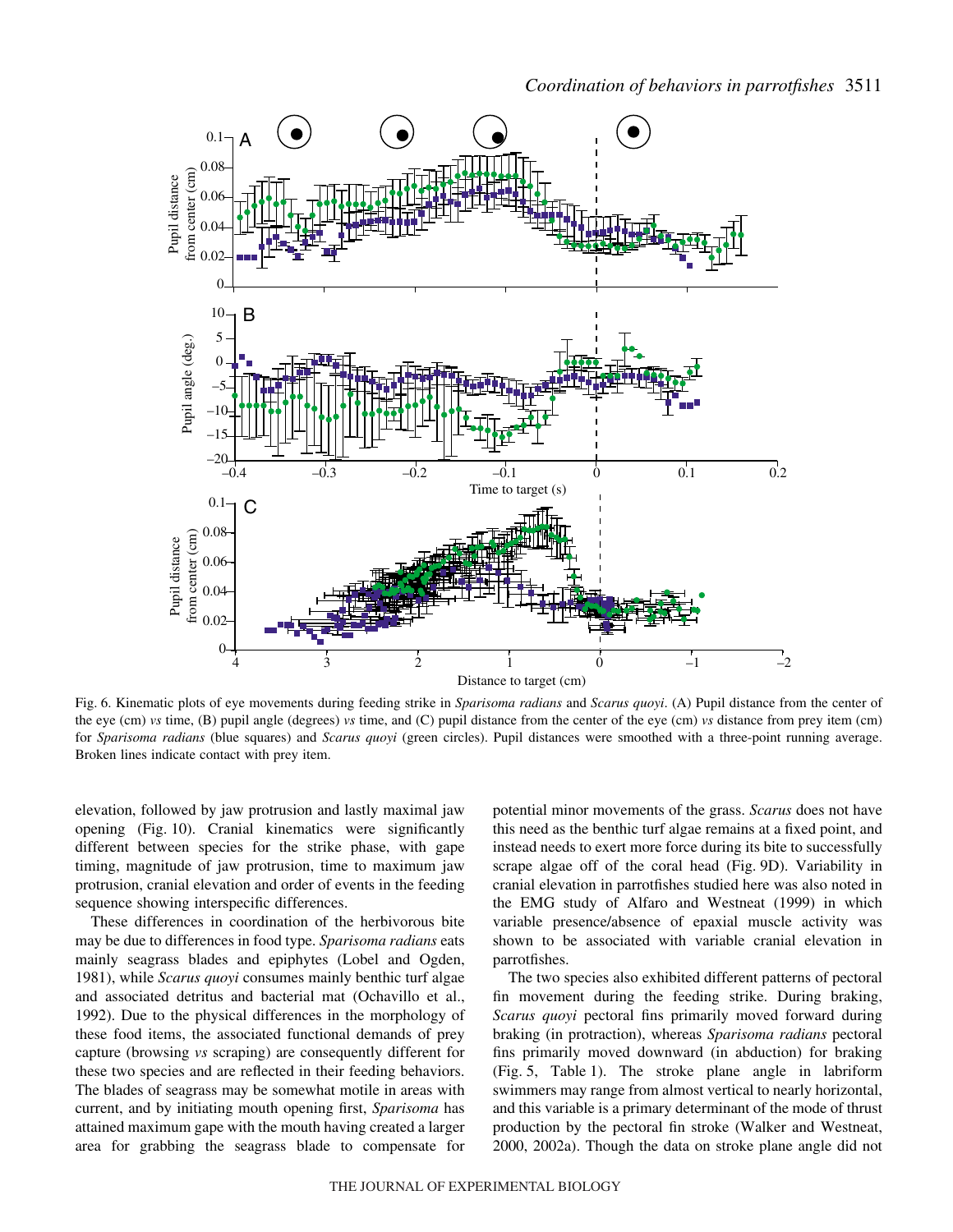

Fig. 7. Degree of stereotypy of the different components of the feeding strike for *Sparisoma radians* (blue) and *Scarus quoyi* (green) as a function of the coefficient of variation (CV) for (A) body movement and position, (B) jaw movement, (C) fin movement, and (D) eye movement, represented by mean  $CV \pm s$ . E.M. for each species. A larger CV represents higher variability.

appear to differ between species, further analyses of steady and unsteady state swimming of these species is needed to confirm differences in locomotor mechanics. *Scarus* has a significantly higher pectoral fin aspect ratio than *Sparisoma* (data from Wainwright et al., 2002; one-way ANOVA: d.f.=1,  $F=14.8056$ ,  $P=0.0009$ ). Fin morphology is a correlate of the type of labriform locomotion (drag or lift-based; Westneat, 1996; Westneat and Walker, 1997; Walker and Westneat, 2000, 2002a; Wainwright et al., 2002). These underlying differences in fin morphology and additional possible differences in musculature may contribute to differences in thrust production.

The pectoral fins provide thrust for two alternative goals of locomotion during feeding: maneuvering during feeding bouts and locomotion during foraging. The pectoral fin protraction

of *Scarus quoyi* during its bite has longer duration and greater magnitude than that of *Sparisoma* (Fig. 5B,C). The extended downstroke of *Scarus* may contribute a reactive force that helps move the jaws across the coral head during the scraping bite, increasing the efficiency of the scrape, as well as regulating the force of the collision between the jaws and the substrate. During many *Scarus* bites, it appears as though the fish is slamming its head into the rock, and force-plate technology would be an interesting tool to test this idea. For *Sparisoma* feeding on seagrass blades, the large braking maneuver is not as critical, as these plants do not present a hazard of collision, and *Sparisoma* will often swim into and through the sea grass blade as it bites (as seen in both field and laboratory feeding events). Additionally, *Sparisoma* may combine the motions of pectoral fin downstroke and head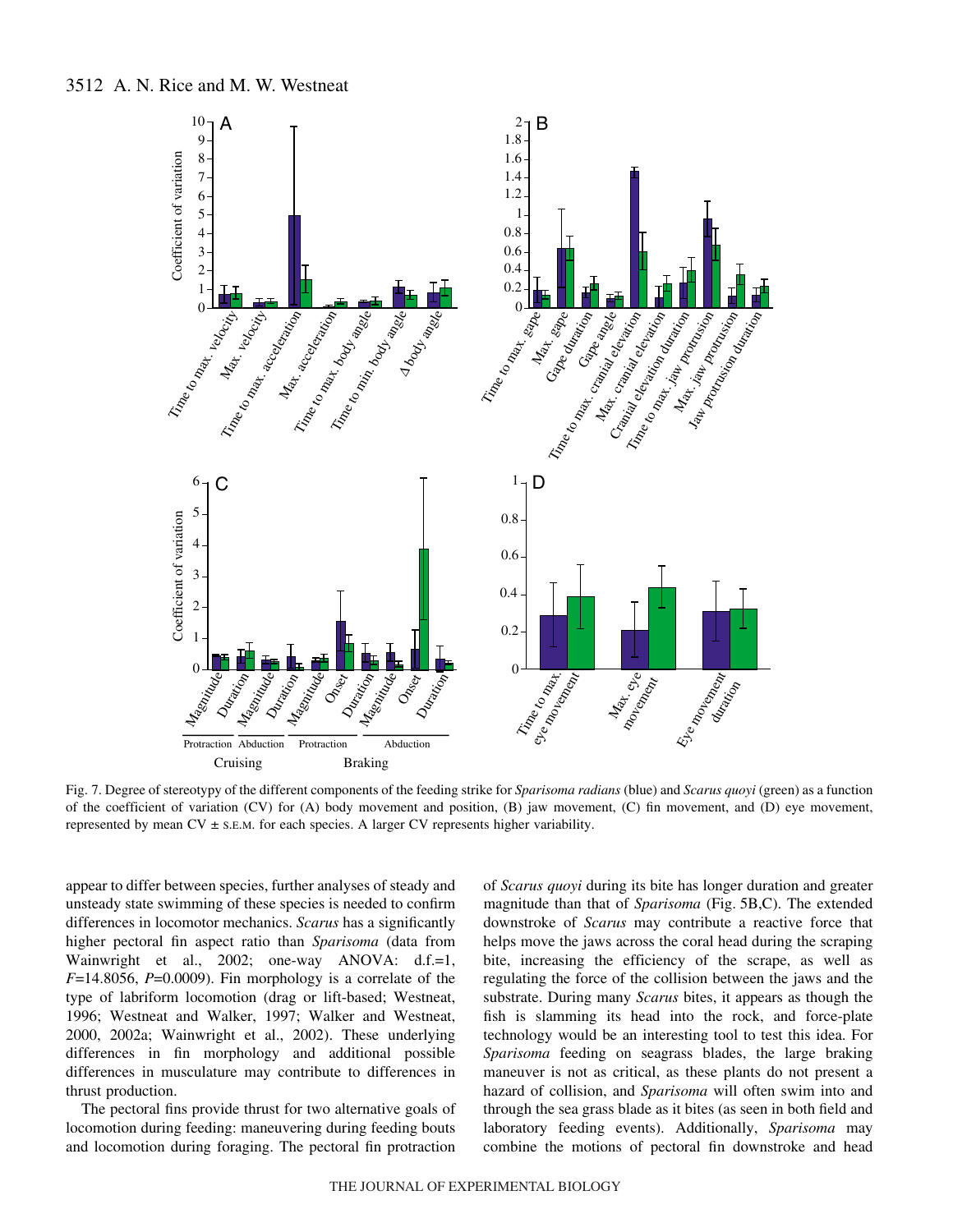

Fig. 8. Selected Sparisoma *radians* coordination variables, showing the kinematic relationships between different functional systems: (A) velocity  $(BL\text{ s}^{-1})$ , (B) gape (cm), (C) eye movement (cm), (D) fin protraction (degrees) *vs* time to prey contact (s). Broken line indicates contact with prey item.

movement to help tear pieces from the blades of food. More broadly, the locomotor strategies may reflect the energetics required for foraging distances (Wainwright et al., 2002). The turf algae fed upon by *Scarus quoyi* is distributed irregularly across the reef flat and reef slope (e.g. Ochavillo et al., 1992), and consequently, the species would have to spend more time and cover more distance swimming while foraging. *Sparisoma* foraging in high density and broadly distributed beds of seagrass blades (Lobel and Ogden, 1981) may not need increased locomotor efficiency to cover large distances while feeding.

Although any musculoskeletal system of the body may be involved in coordinated behavior, such behaviors in vertebrates typically include the appendages, vertebrae and axial musculature, cranial morphology, and sensory organs involved in parallel control of movement and posture (Massion and Dufossé, 1988; Massion, 1992; Massion et al., 2003). Control of movements in any organism can either be microscopic or macroscopic in scale (muscle cells contracting *vs* appendicular or axial movements); simple or complex in scope (such as action within a single appendage to actions comprised of multiple appendages or body parts; Bernstein, 1967; Clarac, 1984; Turvey, 1990; Weiss and Jeannerod, 1998). Movements are guided by exteroceptive and/or proprioceptive sensory feedback and must be appropriately synchronized in both temporal and spatial domains for the task to succeed (Weiss

and Jeannerod, 1998; Cordo and Gurfinkel, 2003). For behaviors involving complex coordination, voluntary movements are often supported by involuntary ('associated') movements (Cordo and Gurfinkel, 2003); for example, movements that serve to adjust the center of gravity of the organism to compensate for changes in posture (Massion et al., 2003). The coordination of motor systems itself is not the end goal, but a means of successfully executing a behavior (Weiss and Jeannerod, 1998).

These principles of coordinated behavior can be used by the biomechanics community to collect data on multiple systems in important behaviors such as feeding and locomotion. For the herbivores studied here, coordinated execution of fin movement, body posture and jaw movement may be necessary for bouts of continuous feeding along the floor of the coral reef or sea-grass beds. Herbivorous reef fishes are suggested to have well-developed pectoral musculature to precisely move and orient the body during feeding events (Choat, 1991). Fishes in other trophic groups (i.e. piscivores and planktivores) also need to integrate these functional systems during feeding. However, we predict that the coordination of pectoral fins and their role in maneuverability are less important during the actual strike of a piscivore, but are prominent during stalking and again during braking after the strike. The combination of ram and suction feeding might be sufficient for successful prey capture and decrease the needed precision of body orientation,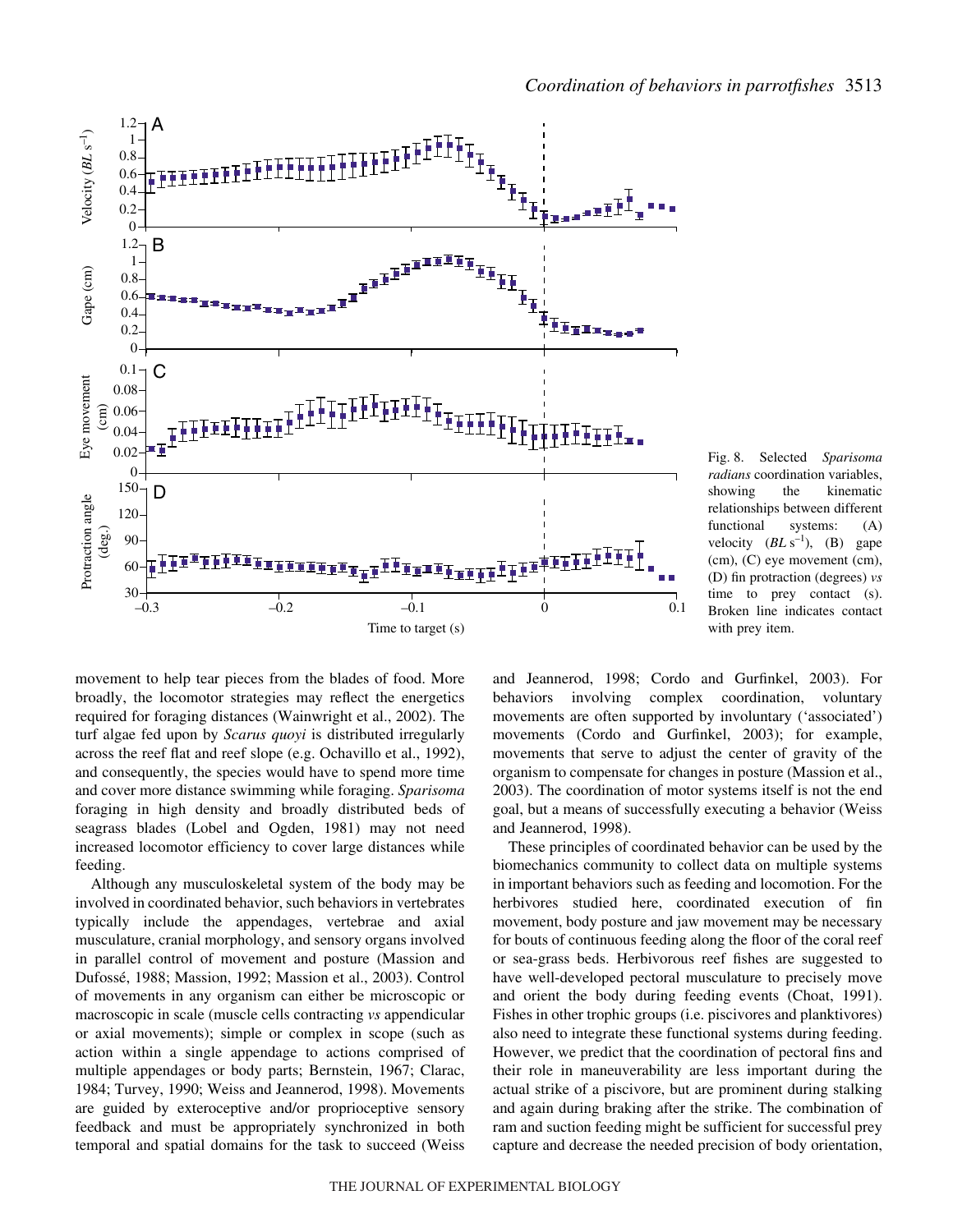

Fig. 9. Selected *Scarus quoyi* coordination variables, showing the kinematic relationships between different functional systems: (A) velocity  $(BL\text{ s}^{-1})$ , (B) gape (cm), (C) eye movement (cm), (D) fin protraction (degrees) *vs* time to prey contact (s). Contact with food item occurs at  $t_0$ , indicated by broken vertical line.

as prey items will be swept into the mouth by the accelerating flow field (Wainwright et al., 2001). Herbivores may require a finer level of precision in coordination in order to graze



effectively along substrata with varying topographies and at varying angles (Webb, 1984b). Bellwood (2003) suggested that the process of successful food procurement is the main

> constraint in the evolution of marine herbivores. Timing the braking maneuver of pectoral fin downstroke to coordinate with jaw closing will prevent fishes from colliding with their prey item, and the braking motion would also serve to lift the fish up and away from the food, allowing the fish to begin food processing, establishing a

> Fig. 10. Schematic representation of kinematic variables representing jaw, fin and eye movements during feeding behavior in *Sparisoma radians* and *Scarus quoyi*. Time period of activity for the variables is indicated by a horizontal colored bar. The maximum for each parameter is indicated by a solid black bar. Contact with food item occurs at  $t_0$ , indicated by broken vertical line.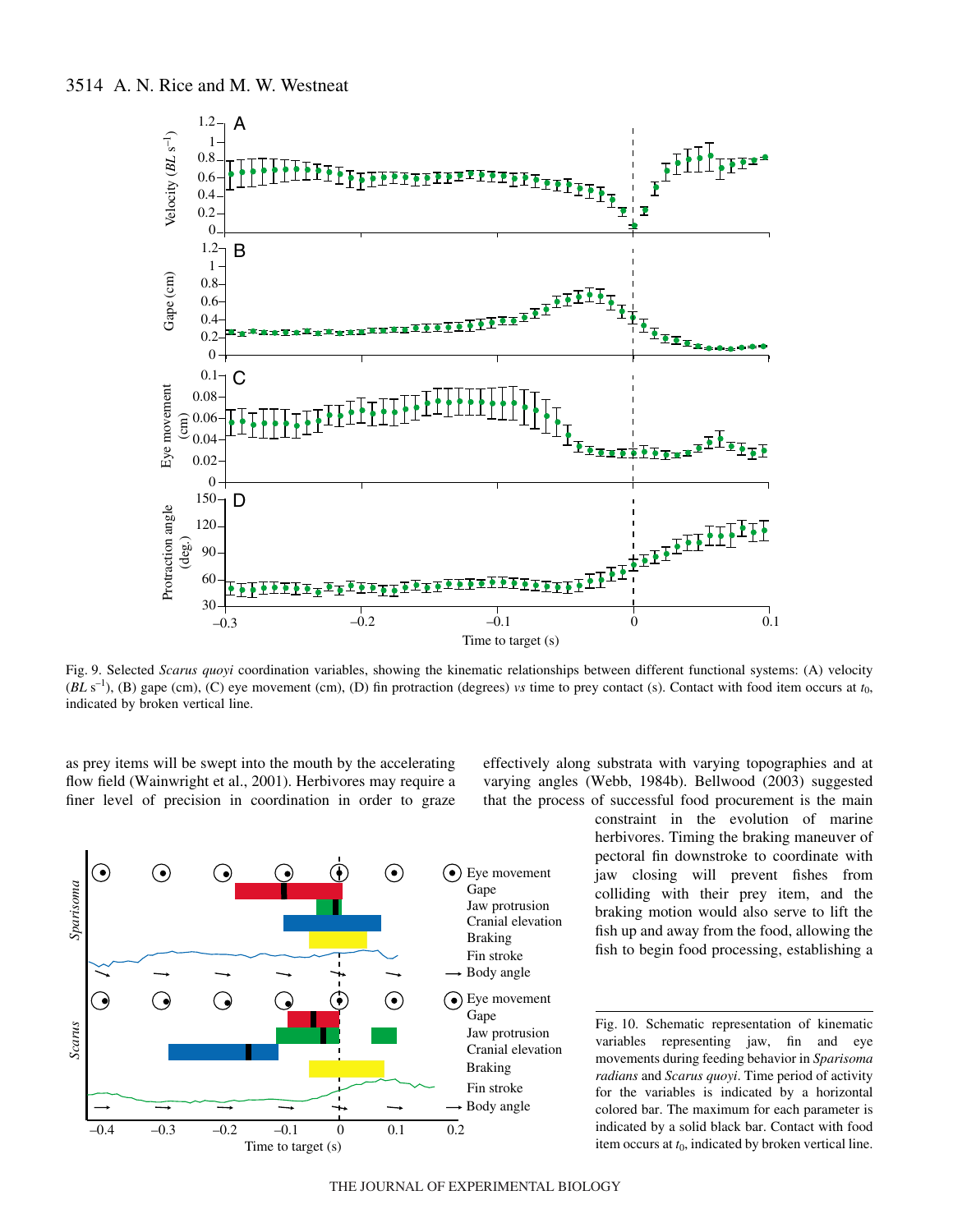posture that promotes predator observation, and reorient to the next location for biting.

## *Coordination variability: is the herbivore's bite stereotypic?*

Because food type was not altered during these experiments, no dramatic variations in feeding behaviors were observed (Fig. 7), but the subtle differences in feeding mechanics again demonstrate that herbivores have a range of biting styles (Bellwood and Choat, 1990; Alfaro and Westneat, 1999; Alfaro et al., 2001). The kinematic parameters of velocity (Figs 3A, 7A), body angle (Figs 3D, 7A), gape distance (Figs 4A, 7B), gape angle (Figs 4B, 7B) and jaw protrusion (Figs 4C, 7B), fin downstroke (Figs 5B, 7C) and eye movement (Figs 6, 7D) show a relatively low amount of variability, and thus a high degree of stereotypy, while acceleration (Figs  $3C$ , 7A), cranial elevation (Figs·4D, 7B), and the fin beat cycle (Figs 5,7C) reveal high degrees of variability. Jaw and eye movements appear to be stereotypic during the feeding sequence for each species, along with certain features of fin movements (i.e. braking downstroke), as evidenced by the low variance at individual time points. Alfaro and Westneat (1999) demonstrated variation in the motor pattern of jaw muscles during feeding between *Scarus iseri* and *Cetoscarus bicolor*, particularly during the multiple bite bouts of *S. iseri*. In the present study we found low variability in the feeding movements in *Scarus quoyi* and *Sparisoma radians*; electromyography data are now being sought to further test the stereotypy of the motor pattern.

The variability of fin movements might serve as a part of feedback modulation (*sensu* Deban et al., 2001): final adjustments to ensure proper body position and speed at the point of contact, before a feed-forward motor program is triggered for the biting behavior. Such modifications of movement would explain the lack of stereotypic patterns of fin beat patterns during the approach to the prey item. Only the approach and initial bite were examined for the two species; the bites for each species appeared to be stereotypic, as opposed to the two different bites utilized by *Scarus iseri* (Alfaro and Westneat, 1999). Future studies will analyze the kinematics and coordination of multiple bites in *Scarus quoyi* to test for stereotypy or functional versatility in the repeating bite mode. Exploring the effect of differences in food type (Sanderson, 1991) or ontogenetic stage (Reilly, 1995; Cook, 1996; Deban and Dicke, 1999) will further reveal the degree of relative stereotypy of the feeding behavior of these species.

Intergeneric differences between the feeding behaviors of these parrotfishes further demonstrates the evolutionary plasticity in the labrid feeding mechanism (Alfaro and Westneat, 1999; Alfaro et al., 2001), and provides supporting evidence for the hypothesis that differences in feeding ecology are responsible for early diversification among the parrotfishes (Streelman et al., 2002). This difference is probably amplified by specialization on different food types (Liem, 1978, 1979). Such modulation of feeding behaviors may have allowed for the expansion into and specializations for different trophic niches (Streelman et al., 2002), and observed differences in

feeding behaviors, such as differences in bite rate between *Scarus* and *Sparisoma* (Lobel and Ogden, 1981; Bellwood and Choat, 1990; Ochavillo et al., 1992), may reflect behavioral or physiological adaptations to nutritional differences in food quality (e.g. Choat, 1991; Choat and Clements, 1998; Choat et al., 2002).

# *The role of vision in parrotfish feeding*

For both species of parrotfishes, a shift in pupil position from forward-looking (at the prey) to centered (viewing the environment) occurred well before actual contact with the food item: approximately 100 ms and 1.75 cm for *Sparisoma*, and 100 ms and 1 cm from the food item for *Scarus* (Fig. 6). The parrotfish *Cryptomus roseus* has a temporal foveal depression (Ali and Anctil, 1976), suggesting that the near field of vision in parrotfishes is in increased focus during the approach to the food item (Fernald and Wright, 1985; Fernald, 1990). In fishes with specialized areas of the retina, eye movements indicate the visual field of the fish and where the fish is looking (Collin and Shand, 2003). This analysis of eye movement suggests that although vision is used for guidance to the prey item, it is not involved in the final execution of the bite. As the parrotfish gets close to the food item, the jaws or snout of the fish may block the visual field of the laterally positioned eyes (e.g. Tamura, 1957), necessitating the use of other senses for final prey capture. Sensory input in this close range may be primarily mediated by the lateral line (Liem, 1978; Janssen and Corcoran, 1993; New et al., 2001; Montgomery et al., 2002). Future work exploring the details of the structure and function of the parrotfish eye will elaborate the role of the visual system in the coordinated behavior of these fishes.

The observed lateral eye movement back to a centered position (Fig. 6) may additionally serve as a mechanism for predator detection. Parrotfish are vulnerable to predation (e.g. Randall, 1967; Overholtzer and Motta, 2000), and their headdown foraging position further increases this vulnerability (Krause and Godin, 1996; Overholtzer and Motta, 2000). Scarids may also have to avoid attacks from territorial damselfishes when they feed on algae within their territories (Ogden and Buckman, 1973). Thus, when vision is no longer needed for guidance to a prey item, rapid eye movements may serve as the first line of defence against predators or attackers (Endler, 1986).

## *Ecomorphology and evolution of multiple functional systems*

As the goal of ecomorphology is to link morphology to ecology through organismal performance (e.g. Wainwright, 1994, 1996), combined analysis of the behavior of multiple functional morphological systems may provide a more accurate estimation of the animal's abilities. Many previous studies of ecomorphology have focused on a single functional system such as the jaws or fins (e.g. Liem, 1978; Westneat, 1995; Wainwright, 1996; Wainwright and Bellwood, 2002; Wainwright et al., 2002), though it is becoming increasingly clear from this study and others that it is the combination and interaction of these functional systems that truly determines an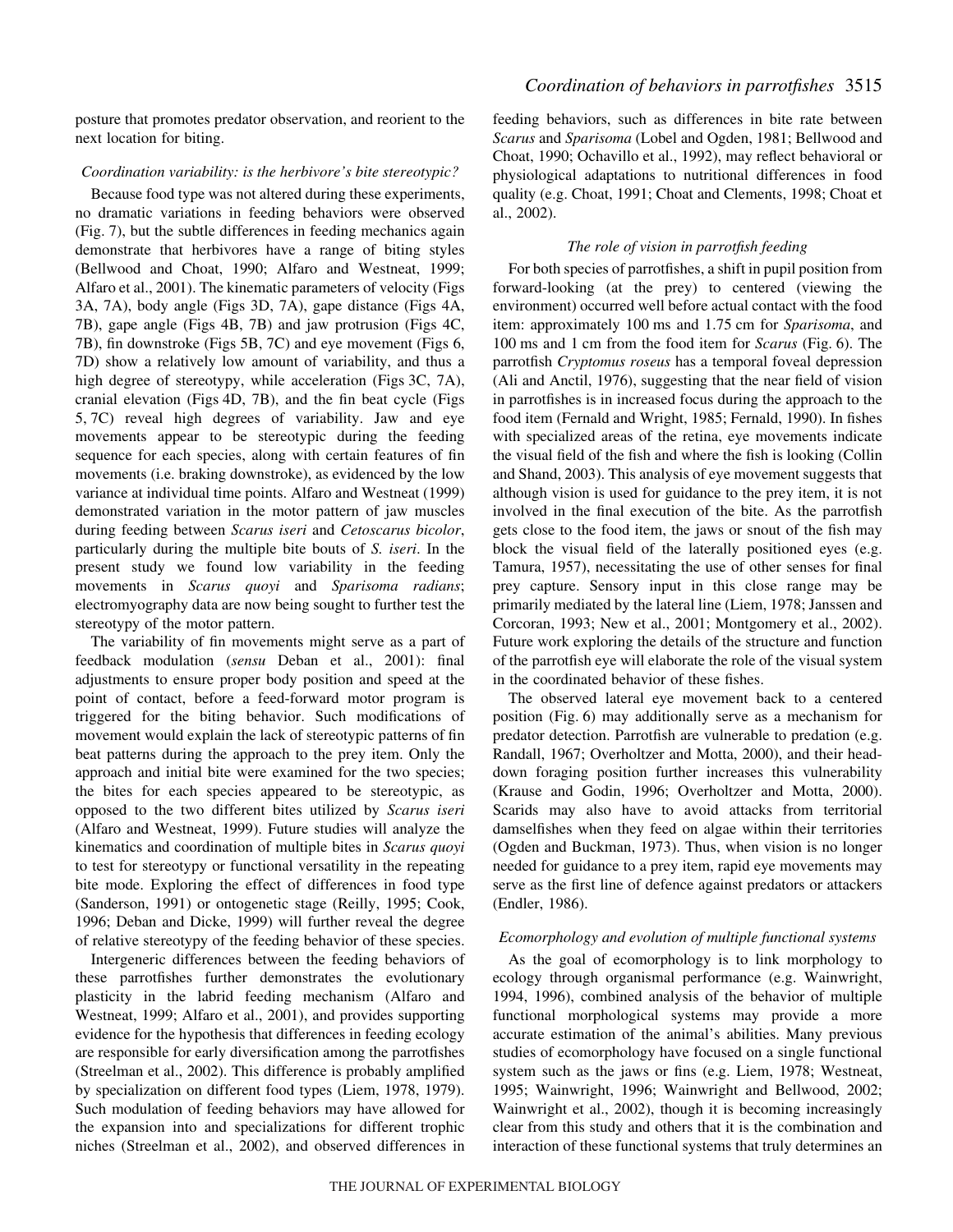animal's ecology (Ferry-Graham et al., 2002a; Wainwright et al., 2002). Ferry-Graham et al. (2002a) stated that when foraging, an organism has to deal with a series of ecological 'filters', which ultimately determine if and how the organism forages. The animal has to detect a potential food item (sensory systems), it has to be able to arrive at the food item (locomotion), and then consume the item (feeding). In the context of coordination, we suggest that as the organism feeds, these filters continually place constraints on behavior, and the interaction of these filters results in coordination. Simultaneous analysis and quantification of multiple components of coordinated behavior may elucidate the interface between functional morphology, biomechanics and feeding ecology.

Despite the once-perceived functional homogeneity of herbivorous fishes (see Choat, 1991), comparative studies are demonstrating diversity and specializations for niche partitioning in these fish groups (Bruggemann et al., 1994). Coordination analysis may provide a complementary and integrative approach to previous studies of parrotfish feeding morphology (Board, 1956; Tedman, 1980a,b; Clements and Bellwood, 1988; Bellwood and Choat, 1990; Monod et al., 1994; Bullock and Monod, 1997), locomotor morphology (e.g. Westneat, 1996; Bellwood and Wainwright, 2001; Wainwright et al., 2002), ecology (Ogden and Buckman, 1973; Lobel and Ogden, 1981; Ochavillo et al., 1992; Bruggemann et al., 1994) and evolution (Bellwood, 1994; Bernardi et al., 2000; Streelman et al., 2002). By placing swimming, feeding and sensory function in the same context of feeding behavior, it is possible to document alternative combinations of functional parameters that might provide further axes of diversification between organisms that share a similar food source.

Similarly, coordination analysis holds promise for exploring the feeding strategy of closely related species in different trophic guilds. Within the Labridae, the parrotfishes represent one end of the trophic ecology continuum (Westneat, 1995; Wainwright and Bellwood, 2002; Wainwright et al., 2004). Thus, a comparison of how these functional systems interact in species of this family that consume different prey types may elucidate coordination differences necessary for different trophic niches. Additionally, further comparisons of sensory system function between fishes of different trophic types may reveal the functional constraints of particular feeding strategies, such as prey detection *vs* predator detection. Analyses of multiple functional systems within the context of coordination during feeding behaviors will further reveal axes of differentiation for feeding ecology in sympatric species to partition trophic resources within a community.

Thanks to W. J. Cooper for collecting *Sparisoma* specimens. J. G. New, S. S. Easter, J. D. Pettigrew and R. A. Rountree provided extremely helpful comments regarding vision and the visual field of fishes. Comments from W. J. Cooper, M. E. Hale, J. A. Lopez, M. LaBarbera, J. L. Morano, C. L. Rice, B. L. Sidlauskas, C. T. Stayton, D. H. Thorsen and two anonymous reviewers greatly helped improve the focus and clarity of the paper. This research was funded by a University of Chicago Hinds Fund Grant (A.N.R.), and by grants NSF IBN 0235307 from the National Science Foundation and N000149910184 from the Office of Naval Research (M.W.W.).

#### **References**

- **Alfaro, M. E. and Westneat, M. W.** (1999). Motor patterns of herbivorous feeding: electromyographic analysis of biting in the parrotfishes *Cetoscarus bicolor* and *Scarus iseri*. *Brain Behav. Evol.* **54**, 205-222.
- **Alfaro, M. E., Janovetz, J. and Westneat, M. W.** (2001). Motor control across trophic strategies: muscle activity of biting and suction feeding fishes. *Am. Zool.* **41**, 1266-1279.
- **Ali, M. A. and Anctil, M.** (1976). *Retinas of Fishes: An Atlas*. Berlin: Springer-Verlag.
- **Anisdon, M. E., Sivak, J. G. and Callender, M. G. E.** (2001). Accommodation and eye movements in the oscar, *Astronotus ocellatus*. In *Sensory Biology of Jawed Fishes: New Insights* (ed. B. G. Kapoor and T. J. Hara), pp. 97-119. Enfield, NH: Science Publishers.
- **Barlow, G. W.** (1977). Modal action patterns. In *How Animals Communicate* (ed. T. A. Sebeok), pp. 98-134. Bloomington: Indiana University Press.
- **Barry, K. L. and Hawryshyn, C. W.** (1999). Spectral sensitivity of the Hawaiian saddle wrasse, *Thalassoma duperrey*, and implications for visually mediated behaviour on coral reefs. *Environ. Biol. Fish.* **56**, 429-442.
- **Baylor, E. R.** (1967). Vision of Bermuda reef fishes. *Nature* **214**, 306-307.
- **Bellwood, D. R.** (1994). A phylogenetic study of the parrotfishes family Scaridae (Pisces: Labroidei), with a revision of genera. *Rec. Aust. Mus.* **Suppl. 20**, 1-86.
- **Bellwood, D. R.** (2003). Origins and escalation of herbivory in fishes: a functional perspective. *Paleobiology* **29**, 71-83.
- **Bellwood, D. R. and Choat, J. H.** (1990). A functional analysis grazing in parrotfishes (family Scaridae): the ecological implications. *Environ. Biol. Fish.* **28**, 189-214.
- **Bellwood, D. R. and Wainwright, P. C.** (2001). Locomotion in labrid fishes: implications for habitat use and cross-shelf biogeography on the Great Barrier Reef. *Coral Reefs* **20**, 139-150.
- **Bernardi, G., Robertson, D. R., Clifton, K. E. and Azzurro, E.** (2000). Molecular systematics, zoogeography, and evolutionary ecology of the Atlantic parrotfish genus *Sparisoma*. *Mol. Phylogenet. Evol.* **15**, 292-300.
- **Bernstein, N. B.** (1967). *The Coordination and Regulation of Movements.* London: Pergamon Press.
- **Board, P. A.** (1956). The feeding mechanism of the fish *Sparisoma cretense* (Linné). *Proc. Zool. Soc. Lond.* **127**, 59-77.
- **Borla, M. A., Palecek, B., Budick, S. and O'Malley, D. M.** (2002). Prey capture by larval zebrafish: evidence for fine axial motor control. *Brain Behav. Evol.* **60**, 207-229.
- **Bruggemann, J. H., Kuyper, M. W. M. and Breeman, A. M.** (1994). Comparative analysis of foraging and habitat use by the sympatric Caribbean parrotfish *Scarus vetula* and *Sparisoma viride* (Scaridae). *Mar. Ecol. Prog. Ser.* **112**, 51-66.
- **Bullock, A. E. and Monod, T.** (1997). Myologie céphalique de deux poissons perroquets (Teleostei: Scaridae). *Cybium* **21**, 173-199.
- **Carroll, A. M.** (2004). Muscle activation and strain during suction feeding in the largemouth bass *Micropterus salmoides*. *J. Exp. Biol.* **207**, 983-991.
- **Choat, J. H.** (1991). The biology of herbivorous fishes on coral reefs. In *The Ecology of Fishes on Coral Reefs* (ed. P. F. Sale), pp. 120-155. San Diego: Academic Press.
- **Choat, J. H. and Clements, K. D.** (1998). Vertebrate herbivores in marine and terrestrial environments: a nutritional ecology perspective. *Ann. Rev. Ecol. Syst.* **29**, 375-403.
- **Choat, J. H., Robbins, W. D. and Clements, K. D.** (2002). The trophic status of herbivorous fishes on coral reefs. I. Dietary analyses. *Mar. Biol.* **140**, 613- 623.
- **Choat, J. H., Robbins, W. D. and Clements, K. D.** (2004). The trophic status of herbivorous fishes on coral reefs. II. Food processing modes and trophodynamics. *Mar. Biol.* **145**, 445-454.
- **Clarac, F.** (1984). Spatial and temporal co-ordination during walking in crustacea. *Trends Neurosci.* **7**, 293-298.
- **Clements, K. D. and Bellwood, D. R.** (1988). A comparison of the feeding mechanisms of two herbivorous labroid fishes, the temperate *Odax pullus* and the tropical *Scarus rubroviolaceus*. *Aust. J. Mar. Fresh. Res.* **39**, 87- 107.
- **Collin, S. P. and Shand, J.** (2003). Retinal sampling and the visual field in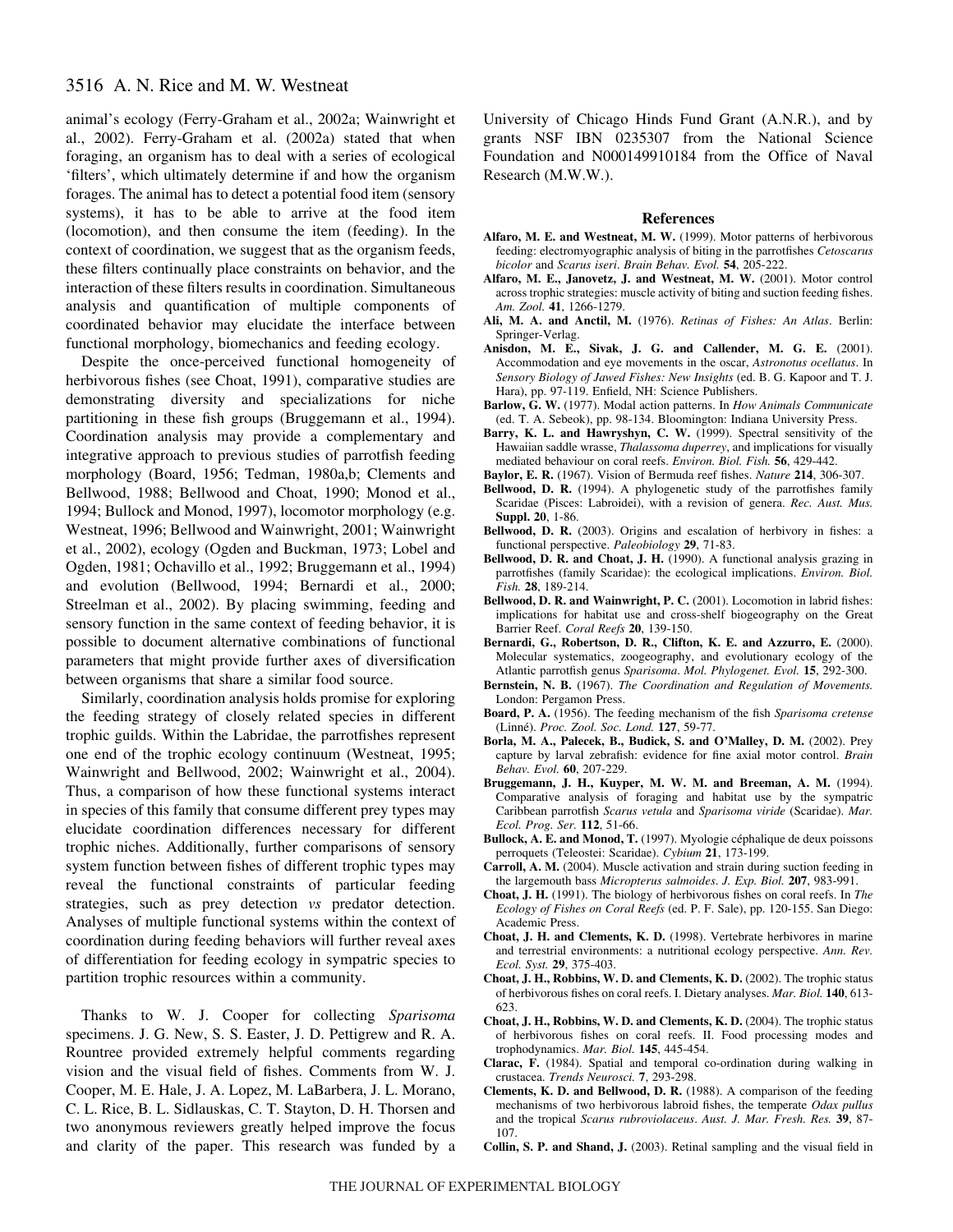- **Cook, A.** (1996). Ontogeny of feeding morphology and kinematics in juvenile fishes: a case study of the cottid fish *Clinocottus analis*. *J. Exp. Biol.* **199**, 1961-1971.
- **Cordo, P. J. and Gurfinkel, V. S.** (2003). Motor coordination can be fully understood only by studying complex movements. *Prog. Brain Res.* **143**, 29-38.
- **Deban, S. M. and Dicke, U.** (1999). Motor control of tongue movement during prey capture in plethodontid salamanders. *J. Exp. Biol.* **202**, 3699- 3714.
- **Deban, S. M., O'Reilly, J. C. and Nishikawa, K. C.** (2001). The evolution of the motor control of feeding in amphibians. *Am. Zool.* **41**, 1280-1298.
- **Drucker, E. G. and Lauder, G. V.** (2002). Wake dynamics and locomotor function in fishes: interpreting evolutionary patterns in pectoral fin design. *Integr. Comp. Biol.* **42**, 997-1008.
- **Drucker, E. G. and Lauder, G. V.** (2003). Function of pectoral fins in rainbow trout: behavioral repertoire and hydrodynamic forces. *J. Exp. Biol.* **206**, 813-826.
- **Easter, S. S., Jr and Nicola, G. N.** (1996). The development of vision in the zebrafish (*Danio rerio*). *Dev. Biol.* **180**, 646-663.
- **Easter, S. S., Jr and Nicola, G. N.** (1997). The development of eye movements in the zebrafish (*Danio rerio*). *Dev. Psychobiol.* **31**, 267-276.
- **Endler, J. A.** (1986). Defense against predators. In *Predator–Prey Relationships: Perspectives and Approaches from the Study of Lower Vertebrates* (ed. G. V. Lauder and M. F. Feder), pp. 109-134. Chicago: University of Chicago Press.
- **Fernald, R. D.** (1990). The optical system of fishes. In *The Visual System of Fish* (ed. R. H. Douglas and M. B. A. Djamgoz), pp. 45-61. London: Chapman and Hall.
- **Fernald, R. D. and Wright, S. E.** (1985). Growth of the visual system in the African cichlid fish, *Haplochromis burtoni*: accommodation. *Vision Res.* **25**, 163-170.
- **Ferry-Graham, L. A. and Lauder, G. V.** (2001). Aquatic prey capture in ray-finned fishes: A century of progress and new directions. *J. Morphol.* **248**, 99-119.
- **Ferry-Graham, L. A., Wainwright, P. C., Westneat, M. W. and Bellwood, D. R.** (2001). Modulation of prey capture kinematics in the cheeklined wrasse *Oxycheilinus digrammus* (Teleostei: Labridae). *J. Exp. Zool.* **290**, 88-100.
- **Ferry-Graham, L. A., Bolnick, D. I. and Wainwright, P. C.** (2002a). Using functional morphology to examine the ecology and evolution of specialization. *Integr. Comp. Biol.* **42**, 265-277.
- **Ferry-Graham, L. A., Wainwright, P. C., Westneat, M. W. and Bellwood, D. R.** (2002b). Mechanisms of benthic prey capture in wrasses (Labridae). *Mar. Biol.* **141**, 819-830.
- **Grubich, J. R.** (2001). Prey capture in Actinopterygian fishes: a review of suction feeding motor patterns with new evidence from an elopomorph fish, *Megalops atlanticus*. *Am. Zool.* **41**, 1258-1265.
- **Harris, A. J.** (1965). Eye movements of the dogfish *Squalus acanthias* L. *J. Exp. Biol.* **43**, 107-138.
- **Janssen, J. and Corcoran, J.** (1993). Lateral line stimuli can override vision to determine sunfish strike trajectory. *J. Exp. Biol.* **176**, 299-305.
- **Krause, J. and Godin, J. J.** (1996). Influence of prey foraging posture on flight behavior and predation risk: predators take advantage of unwary prey. *Behav. Ecol.* **7**, 264-271.
- **Lara, M. R.** (2001). Morphology of the eye and visual acuities in the settlement-intervals of some coral reef fishes (Labridae, Scaridae). *Environ. Biol. Fish.* **62**, 365-378.
- **Lauder, G. V. and Drucker, E. G.** (2002). Forces, fishes, and fluids: hydrodynamic mechanisms of aquatic locomotion. *News Physiol. Sci.* **17**, 235-240.
- **Liem, K. F.** (1978). Modulatory multiplicity in the functional repertoire of the feeding mechanism in cichlid fishes. I. Piscivores. *J. Morphol.* **158**, 323-360.
- **Liem, K. F.** (1979). Modulatory multiplicity in the feeding mechanism in cichlid fishes, as exemplified by the invertebrate pickers of Lake Tanganyika. *J. Zool. (Lond.)* **189**, 93-125.
- **Lobel, P. S. and Ogden, J. C.** (1981). Foraging by the herbivorous parrotfish *Sparisoma radians*. *Mar. Biol.* **64**, 173-183.
- **Massion, J.** (1992). Movement, posture and equilibrium: interaction and coordination. *Prog. Neurobiol.* **38**, 35-56.
- **Massion, J. and Dufossé, M.** (1988). Coordination between posture and movement: why and how? *News Physiol. Sci.* **3**, 88-93.
- **Massion, J., Alexandrov, A. and Frolov, A.** (2003). Why and how are posture and movement coordinated? *Prog. Brain Res.* **143**, 13-27.
- **Monod, T., Hureau, J. C. and Bullock, A. E.** (1994). Ostéologie céphalique de deux poissons perroquets (Scaridae: Teleostei). *Cybium* **18**, 135-168.
- **Montgomery, J. C., Macdonald, F., Baker, C. F. and Carton, A. G.** (2002). Hydrodynamic contributions to multimodal guidance of prey capture behavior in fish. *Brain Behav. Evol.* **59**, 190-198.
- **Munz, F. W.** (1958). Retinal pigments of a labrid fish. *Nature* **181**, 1012-1013. **New, J., Alborg Fewkes, L. and Khan, A.** (2001). Strike feeding behavior in the muskellunge, *Esox masquinongy*: contributions of the lateral line and visual sensory systems. *J. Exp. Biol.* **204**, 1207-1221.
- **Ochavillo, D. G., Dixon, P. I. and Aliño, P. M.** (1992). The daily food ration of parrotfishes in the fringing reefs of Bolinao, Pangasinan, Northwestern Philippines. *Proc. 7th Int. Coral Reef Symp.* **2**, 927-933.
- **Ogden, J. C. and Buckman, N. S.** (1973). Movements, foraging groups, and diurnal migrations of the striped parrotfish *Scarus croicensis* Bloch (Scaridae). *Ecology* **54**, 589-596.
- **Overholtzer, K. L. and Motta, P. J.** (2000). Effects of mixed-species foraging groups on the feeding and aggression of juvenile parrotfishes. *Environ. Biol. Fish.* **58**, 345-354.
- **Pettigrew, J. D., Collin, S. P. and Fritsches, K.** (2000). Prey capture and accommodation in the sandlance, *Limnichthyes fasciatus* (Creediidae; Teleostei). *J. Comp. Physiol. A* **186**, 247-260.
- **Rand, D. M. and Lauder, G. V.** (1981). Prey capture in the chain pickerel, *Esox niger*: correlations between feeding and locomotor behavior. *Can. J. Zool.* **59**, 1072-1078.
- **Randall, J. E.** (1967). Food habits of reef fishes of the West Indies. *Stud. Trop. Oceanogr.* **5**, 665-847.
- **Reilly, S. M.** (1995). The ontogeny of aquatic feeding behavior in *Salamandra salamandra*: stereotypy and isometry in feeding kinematics. *J. Exp. Biol.* **198**, 701-708.
- **Rodriguez, F., Salas, C., Vargas, J. P. and Torres, B.** (2001). Eyemovement recording in freely moving animals. *Physiol. Behav.* **72**, 455-460.
- **Rohlf, F. J.** (2003). *tpsDIG32 v. 1.37*. Stony Brook, NY: State University of New York.
- Sanderson, S. L. (1991). Functional stereotypy and feeding performance correlated in a trophic specialist. *Funct. Ecol.* **5**, 795-803.
- **Schleidt, W. M.** (1974). How 'fixed' is the fixed action pattern? *Z. Tierpsychol.* **36**, 184-211.
- **Schriefer, J. E. and Hale, M. E.** (2004). Strikes and startles of northern pike (*Esox lucius*): a comparison of muscle activity and kinematics between Sstart behaviors. *J. Exp. Biol.* **207**, 535-544.
- **Siebeck, U. E. and Marshall, N. J.** (2000). Transmission of ocular media in labrid fishes. *Phil. Trans. R. Soc. Lond. B* **355**, 1257-1261.
- **Streelman, J. T., Alfaro, M., Westneat, M. W., Bellwood, D. R. and Karl, S. A.** (2002). Evolutionary history of the parrotfishes: biogeography, ecomorphology, and comparative diversity. *Evolution* **56**, 961-971.
- **Svanbäck, R., Wainwright, P. C. and Ferry-Graham, L. A.** (2002). Linking cranial kinematics, buccal pressure, and suction feeding performance in largemouth bass. *Physiol. Biochem. Zool.* **75**, 532-543.
- **Tamura, T.** (1957). A study of visual perception in fish, especially on resolving power and accommodation. *Bull. Jap. Soc. Sci. Fish.* **22**, 536-557.
- **Tauber, E. S. and Weitzman, E. D.** (1969). Eye movements during behavioral inactivity in certain Bermuda reef fish. *Commun. Behav. Biol. A* **3**, 131-135.
- **Tedman, R. A.** (1980a). Comparative study of the cranial morphology of the labrids *Choerodon venustus* and *Labroides dimidiatus* and the scarid *Scarus fasciatus* (Pisces: Perciformes). I. Head skeleton. *Aust. J. Mar. Fresh. Res.* **31**, 337-349.
- **Tedman, R. A.** (1980b). Comparative study of the cranial morphology of the labrids *Choerodon venustus* and *Labroides dimidiatus* and the scarid *Scarus fasciatus* (Pisces: Perciformes). II. Cranial myology and feeding mechanisms. *Aust. J. Mar. Fresh. Res.* **31**, 351-372.
- **Thorsen, D. H. and Westneat, M. W.** (2005). Diversity of pectoral fin structure and function in fishes with labriform propulsion. *J. Morphol.* **263**, 133-150.
- **Trevarthen, C.** (1968). Vision in fish: the origins of the visual frame for action in vertebrates. In *The Central Nervous System and Fish Behavior* (ed. D. Ingle), pp. 61-94. Chicago: University of Chicago Press.
- **Turvey, M. T.** (1990). Coordination. *Am. Psychol.* **45**, 938-953.
- **Wainwright, P. C.** (1994). Functional morphology as a tool in ecological research. In *Ecological Morphology: Integrative Organismal Biology* (ed. P. C. Wainwright and S. M. Reilly), pp. 42-59. Chicago: University of Chicago Press.
- **Wainwright, P. C.** (1996). Ecological explanation through functional morphology: the feeding biology of sunfishes. *Ecology* **77**, 1336-1343.